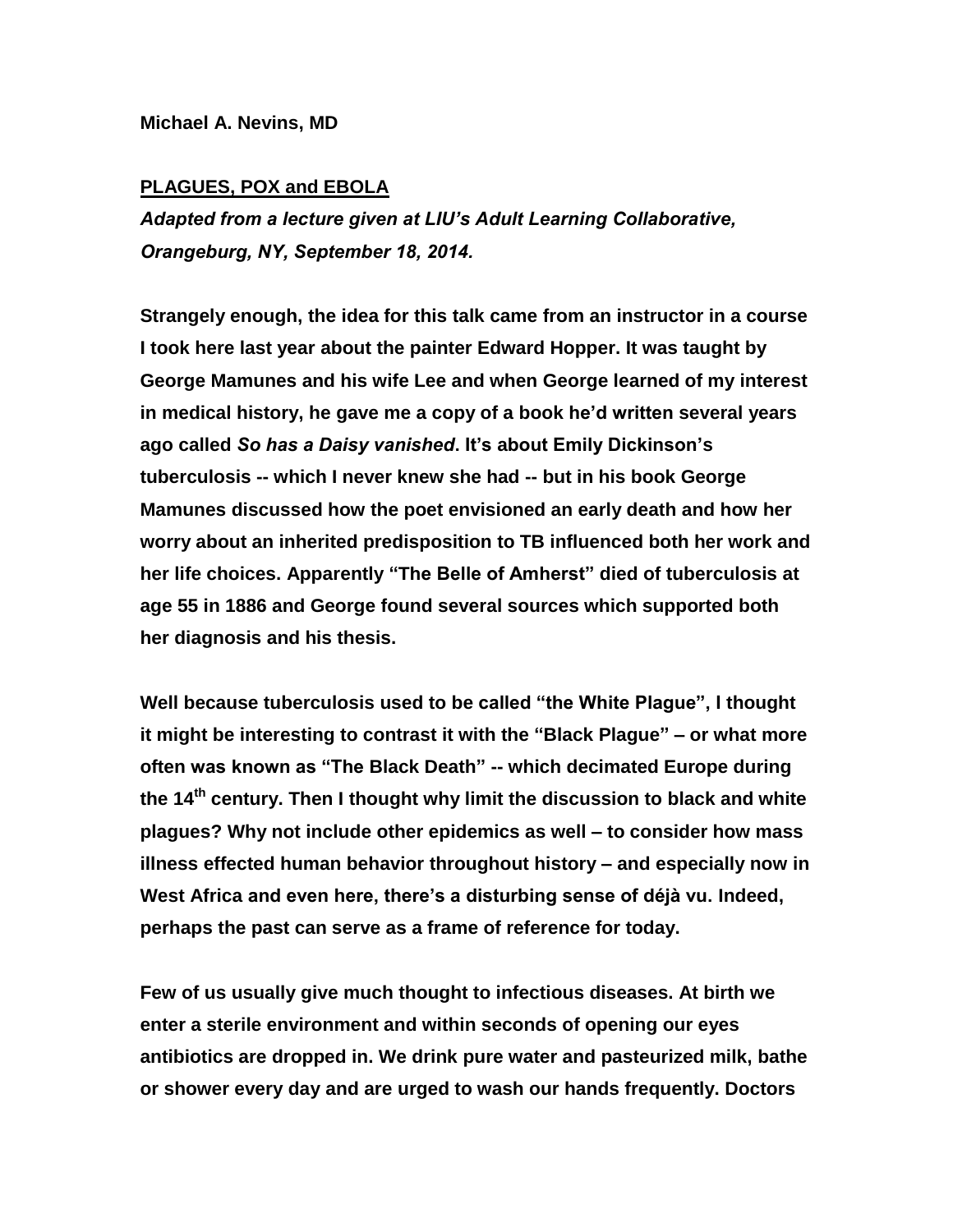**prescribe antibiotics – perhaps too often – and most of us dutifully renew our Flu shots every year. Public Health usually is left to the professionals, but this summer came the news about Ebola virus and part of that story has been that the professionals weren't up to the task – the WHO has been been underfunded and unprepared for such a disaster. We've heard how some local behavior has been heroic and some horrendous – and as we'll soon see, in certain respects things haven't changed all that much from the past.** 

**Ebola aside, most years, except on cruise ships or during flu season, we don't worry about epidemics -- and the question is should we? Have we grown too complacent? Most senior citizens remember summer polio scares but can you imagine what life must have been like long before anyone knew about germ theory – no less antisepsis and antibiotics? Throughout most of human history people lived in fear of disease. Every decision had to be made under the shadow of death: a farm family needed many children lest they became short-handed; to appoint a godparent was more than an honorific -- it was a practical kind of insurance – just in case. Medical science depended on received wisdom rather than based on clinical observation or on experimentation. Some people believed that epidemics were divine punishment. Others thought they were due to some celestial event -- a passing comet, an earthquake. Perhaps it was a curse by witches or gypsies or Jews. Poisoned wells? The Evil Eye? Satan? And when things got really serious, human reactions included panic, prayer, penance, hedonism, stoicism, scapegoating, animal or human sacrifice.**

**In his classic book** *Rats, Lice and History* **(1934) Hans Zinsser made the case that plagues always have and will continue to reinvent them selves while science scrambles to keep up. He focused on epidemic typhus but to Zinsser, infectious disease wasn't an abstraction – it was ever present and**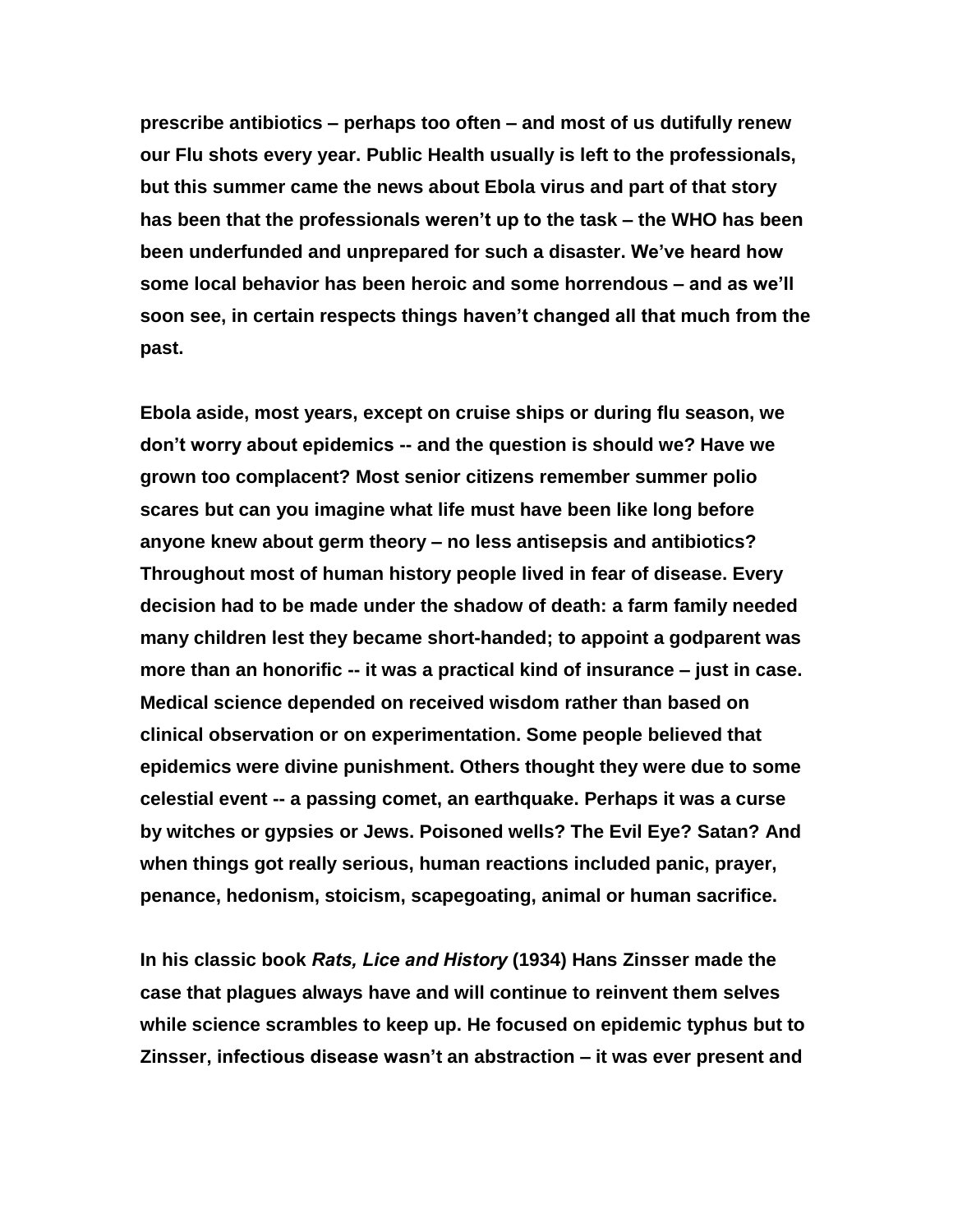**effected human history in one way or another. He wrote in an engaging style – for example, this:**

*Infectious disease is one of the few genuine adventures left in the world. The dragons are all dead, and the lance grows rusty in the chimney corner….Our own continent is a stage route of gas stations and the Indians own oil wells. Africa is a playground for animal photographers or museum administrators and their wives who go there partly to have their pictures taken with one foot on a dead lion.*

**Zinsser went on to say that Infectious disease is one of the "great tragedies of living things – the struggle for existence between different forms of life."**  *The only genuine sporting activity left is our war against these ferocious little fellow creatures, which lurk in the dark corners and stalk us in the bodies of rats, mice and all kinds of domestic animals; which fly and crawl with the insects, and waylay us in our food and drink -- and even in our love.*

**When Pizzaro in Peru and Cortez in Mexico defeated the Aztecs and Incas during the early 16th century, it was less with their horses and guns than with their germs. Small pox wiped out millions of natives, whole villages were depopulated and the survivors meekly submitted to the superior white man's god. In North America the conquistadors infected natives not only with small pox but with typhus, measles, scarlet fever, diphtheria and all the other European bugs – frequently 90% of the population were wiped out from this form of germ warfare. But the natives returned the favor and the conquerors brought back syphilis to the Old World – it was an American form of "Montezuma's revenge" which quickly ravaged Europe, as we'll discuss shortly.**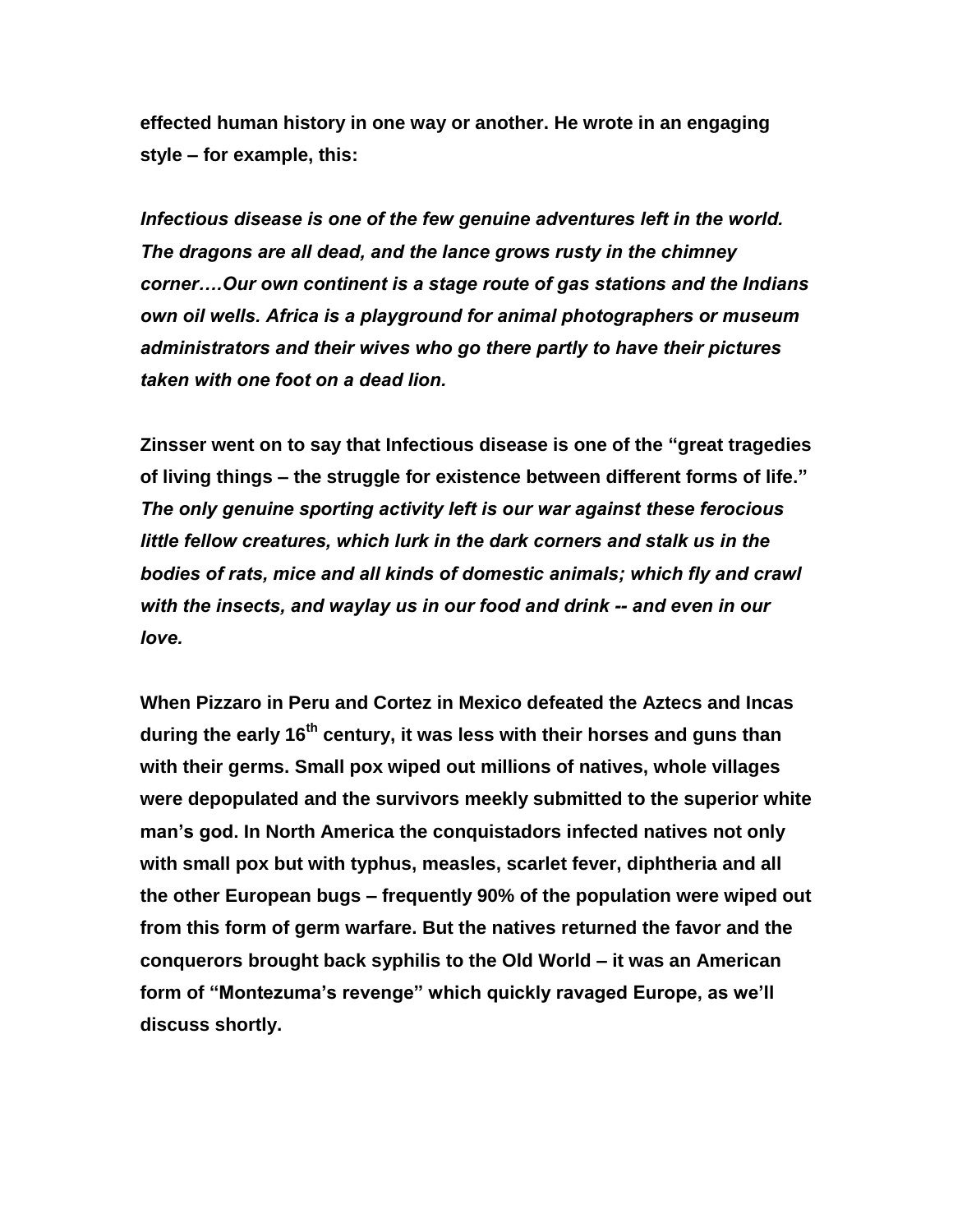**Until the early 20th century there was a perception, both among the general population and among physicians themselves that although they could comfort, they really couldn't cure serious illness. It wasn't until the 1870s and 80s that within a single decade the causes of leprosy, anthrax, gonorrhea, TB, rabies and malaria all were found to be caused by microorganisms most of which, after proper staining, could be seen with a simple microscope. As Pasteur wrote, "It is in the power of man to rid humanity of every parasitic disease." But physicians were slow to accept these findings and it took nearly another century before antibiotics finally wiped out most of the bad bugs and vaccines built immunity against many viruses. So now let's consider some of the most important epidemic diseases.**

**PLAGUE: The term "plague was used from the 14th -15th centuries to mean a devastating affliction or calamity. The name was derived from the Latin**  *plaga* **– meaning a sudden blow or wound. The Biblical Ten Plagues were calamities more than infections (with the possible exception of boils) and in Hebrew the word for plagues was** *makot* **, again, literally meaning a "blow." In** *1 Chronicles* **it was written that as a punishment for King David ordering of all things a census (?), God caused a severe plague which destroyed 70,000 people in one day. There was no explanation for what was so bad about conducting a census, but at least the Old Testament understood the concept of contagion – for example, lepers were kept outside the main camp lest they infect others.** 

**The first pandemic that we know much about broke out in North Africa in 430 BC and then spread by ship to Athens. Without warning, healthy people developed fever, headache, chest and stomach symptoms and died very quickly. Athenian life was profoundly effected; people were demoralized and the army was paralyzed. In his history of the**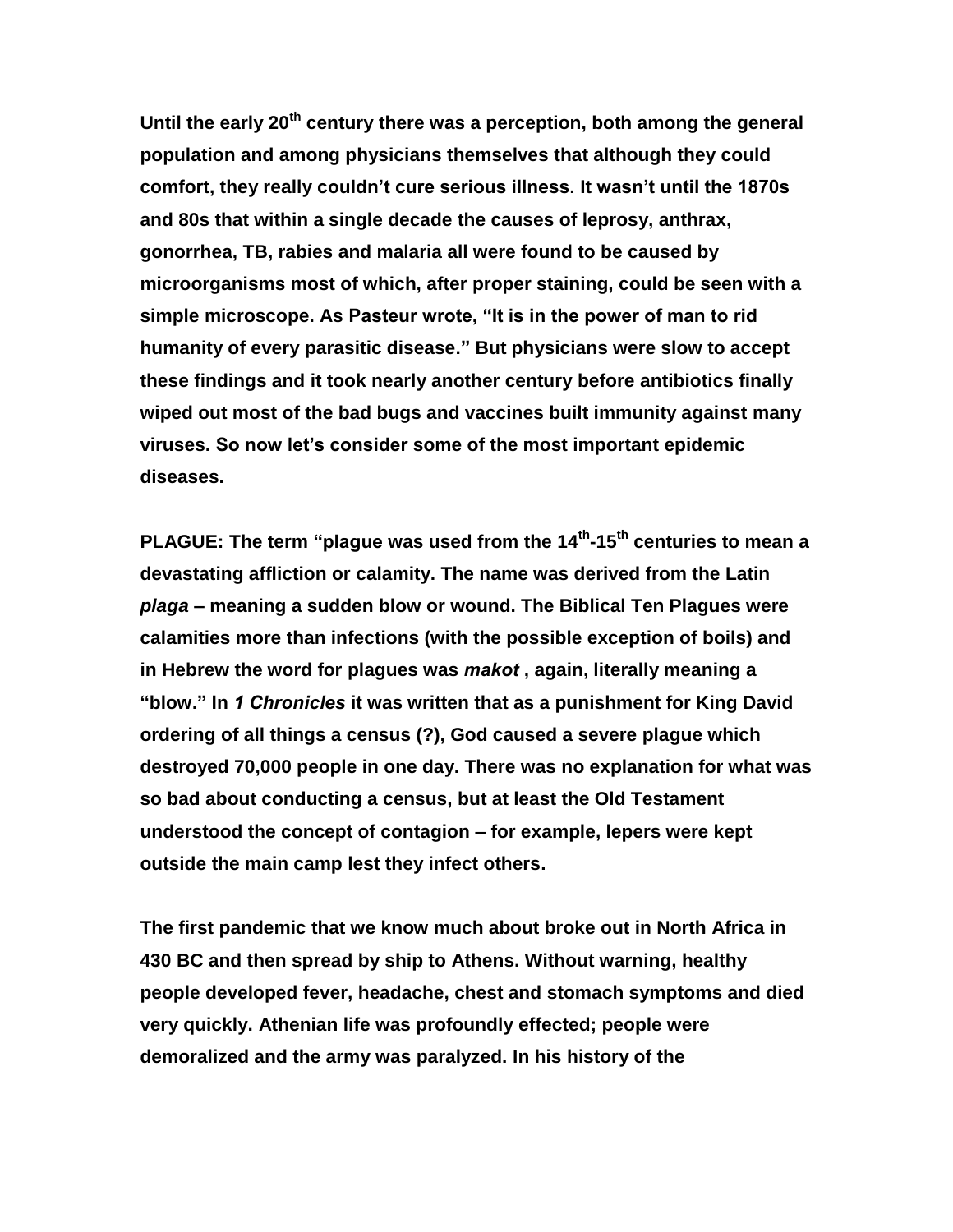**Peloponnesian Wars, Thucydides described how corpses were left unburied, religious ceremonies abandoned and lawlessness prevailed.** 

*Men now cooly ventured on what they had formerly done in a corner, and did just as they pleased…They resolved to spend quickly and enjoy themselves… Perseverance in what men called honour was popular with none… It was settled that present enjoyment and all that contributed to it was both honorable and useful. Fear of gods or law of men, there was none to restrain them. ..It was only reasonable to enjoy life a little"*

**Or as Isaiah said, "Live today for tomorrow we may die." The same pattern of behavior occurred in most subsequent plagues, About a millennium after the so-called Plague of Athens, the Roman Empire was headed by Emperor Justinian and based in Constantinople (Byzantium). Then in 541 AD the capital was devastated by what a Greek historian described as "a pestilence by which the whole human race came near to being annihilated." Well not quite, but some 40% of the population died; Emperor Justinian himself was stricken but recovered – and many historians attributed the fall of the Roman Empire to this epidemic of plague.**

**Now lets fast forward about another 800 years to the 1340s when plague returned to Europe and wiped out between 30 and 70% of the population – some 25 million people! It was popularly known as the Black Death because of the horrible necrotic skin lesions and starting in 1601 it was called Bubonic Plague because of the characteristic "buboes" which were swollen lymph nodes in the neck, armpits, groin or internally, some the size of grapefruits. Now we know that the culprits were rats which served as hosts for fleas which, in turn, carried a bacterium with a lethal punch (endotoxin) -- but nobody knew any of that for another 500 years.**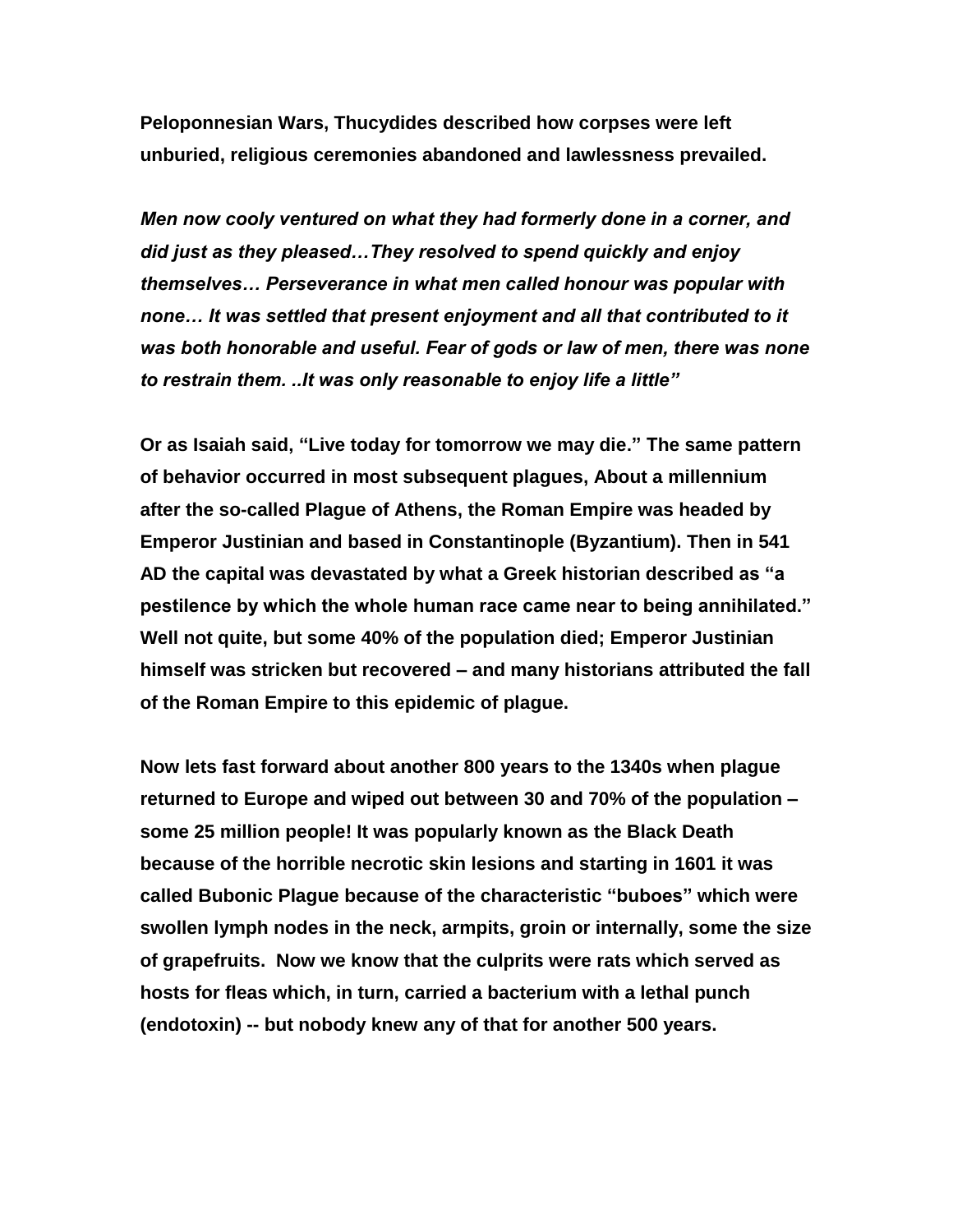**The Black Death began in Asia, travelled westward and over about five years spread all over Europe and the Middle East. Some scholars believe it was carried by invading Mongol horsemen, but back then most people thought that it was God's doing – in fact, people's attention was directed upward rather than down at their feet. Starting in Venice as early as 1377, incoming ships were quarantined for forty days at a Lazaretto on an off shore island before they could unload and this was a semi-effective means of controlling transmission from what they knew not. Unlike other familiar diseases, plague killed quicker – Europe's population was drastically reduced and it took a century or more to recover. Of course this effected the economy because there were fewer workers – the good news for the survivors was that job opportunities and salaries increased. There was redistribution of wealth and for the first time governments began establishing policies which emphasized public good, even if they impinged on individual rights.**

**Although doctors had no answers, they pretended they did and profited. Gravediggers also prospered. There were acts of charity but also instances of cruelty and lawlessness. Thousands of the pious marched in penitential parades from city to city, some flagellated themselves; others burned Jews – sometimes prophylactically when plague was nearby – and in some places there were mass dancing manias. Some people said that extreme rest was therapeutic – just smell flowers and listen to soothing music. Those who could fled, abandoning homes and possessions. The dictum was "flee early, flee far, return late." Cities built walls and locked the gates; vigilantes armed with pitchforks patrolled the roads to keep out strangers. Sometimes those caught escaping from quarantined cities were shot. Everyone avoided the sick – often ill servants or even family members were forced out; laws were abandoned and sexual morality loosened.**

**Cities were full of corpses; bodies placed at the curb to be carted away.**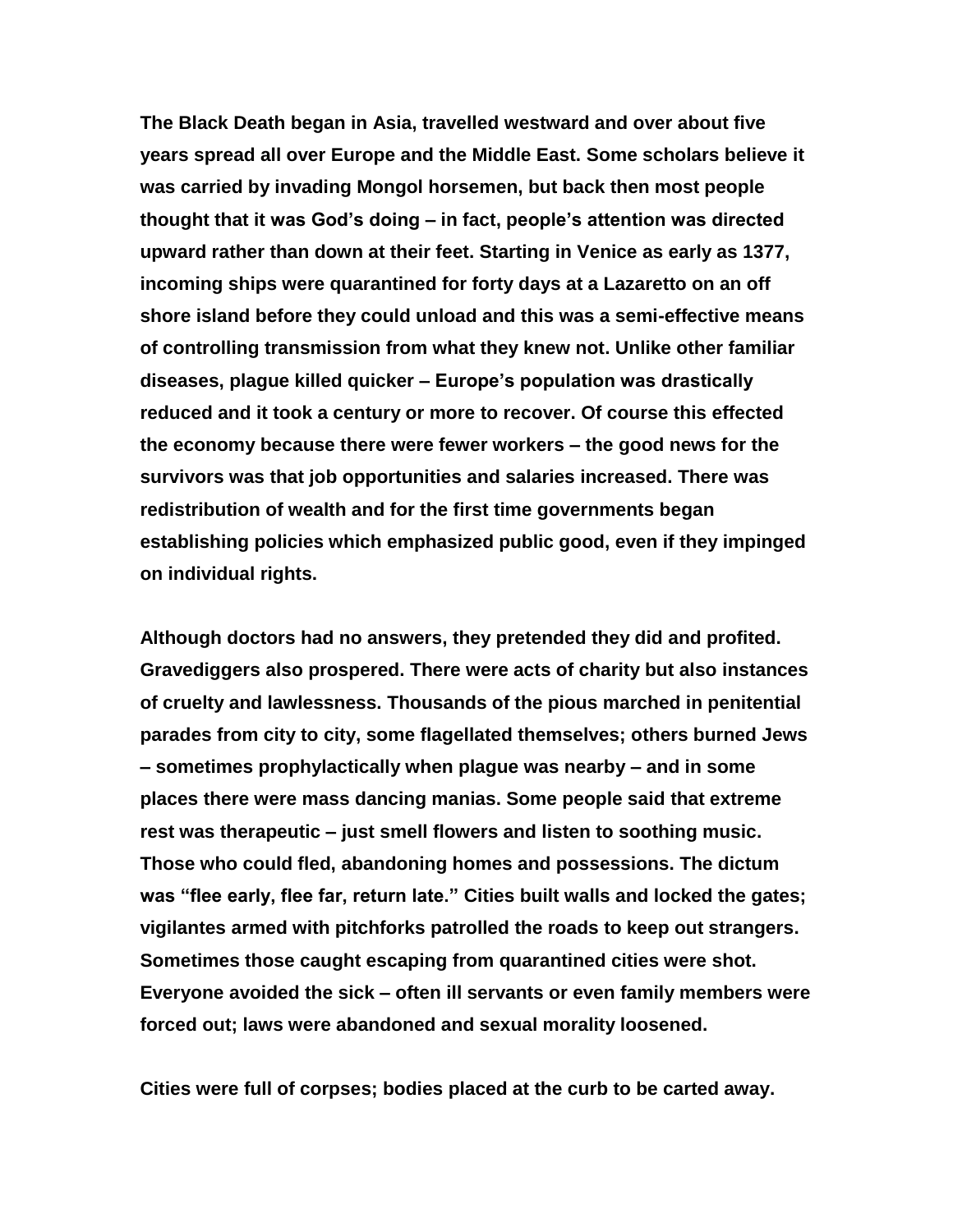**When churches ran out of graves they dug huge trenches and corpses were dumped in without ceremony, squashed down and covered with lyme. If graves were too shallow, dogs would dig them up and gnaw on the bodies – and in the worst of times corpses were piled up along the seashore to wash away. As one person recalled, "There were none who wept for any death, for everyone expected to die." During the Middle Ages, people wore charms and amulets and masks with strange bird-like beaks that were stuffed with aromatics. But was that any weirder looking than the biohazard gear that Ebola workers currently wear?**

**Every plague had its chronicler. I've already mentioned that in the time of Justinian it was Thucydides. During the Black Death in 14th century Florence it was Boccaccio. In his famous work the** *Decameron* **ten people fearing for their lives who were camped out in church decided to pass the time by each telling one story every day for 10 days – the result was 100 tales, the Decameron. Later writers whom I'll mention included the likes of Daniel DeFoe and Albert Camus. But the most famous description of all was contained in the beloved nursery rhyme** *Ring Around the Rosie:*

*Ring around the Rosie, A pocketful of posies, Ashes, Ashes, We all fall down.*

**Presumably the ring around the rosie referred to the plague's typical red rash; pockets full of posies -- the practice of carrying sweet-smelling flowers in pockets both to keep away the disease and the stench; ashes were the results of cremation and "we all fall down" needs no explanation.**

**The most detailed account of The Great London Plague of 1665 was a journal written by Daniel DeFoe, the author of** *Robinson Crusoe***. It was**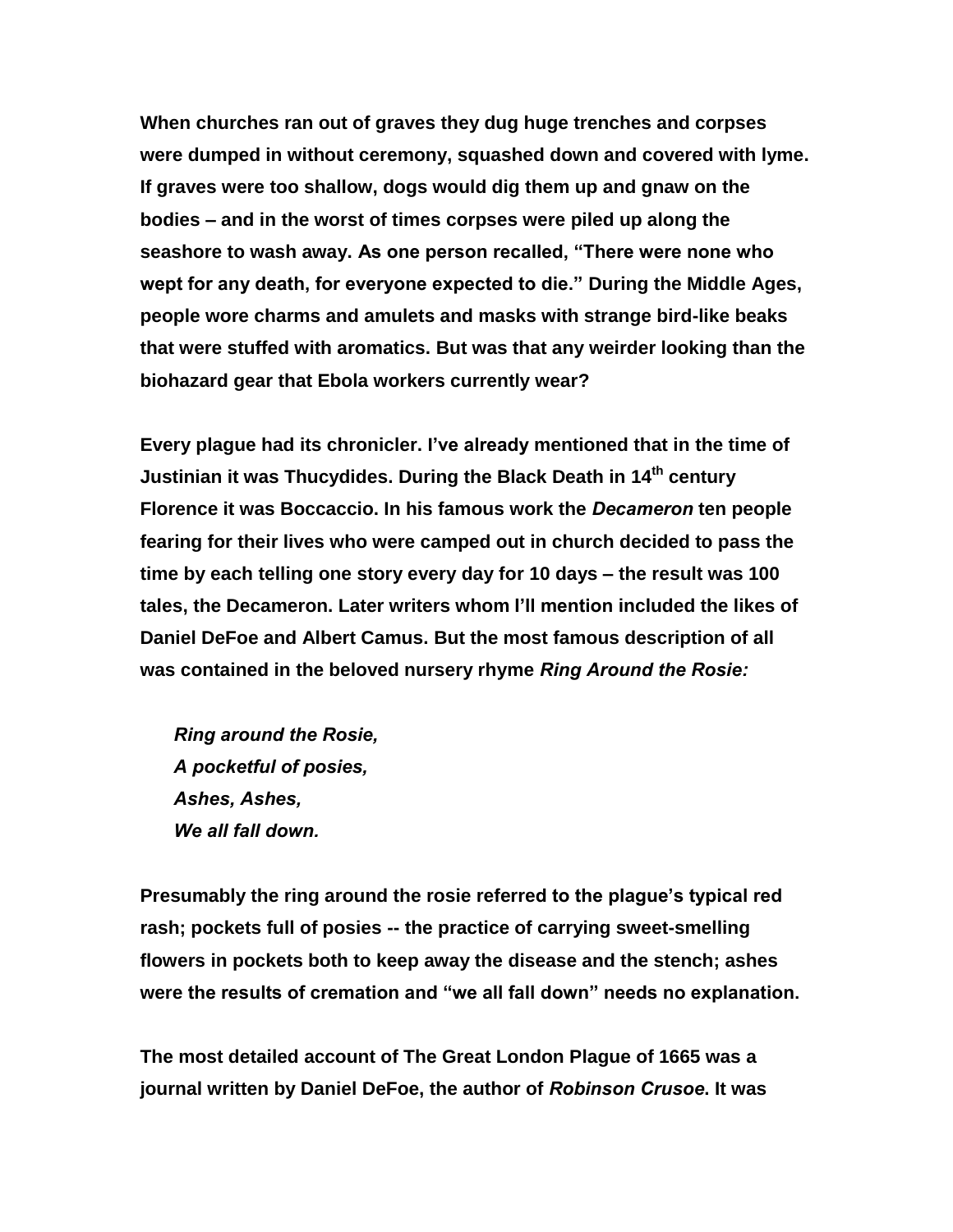**supposed to have been a daily journal of his own experiences, but at the time of the Great Plague DeFoe was only a small child. In fact, he wrote his memoir some fifty years later knowing that it would be a guaranteed bestseller at a time when Londoners feared that still another epidemic was coming their way. In it he described a mass exodus of some 200,000 wealthy people out of the city. They included the medical elite -- but the departing Royal College of Physicians was kind enough to leave for those remaining behind a manual called "Certain Necessary Directions for the Prevention and Cure of the Plague" – and, presumably, good luck! Among their suggestions was for shut-ins to think pleasant thoughts of gold and silver rather than to brood about death. Tobacco was thought to be protective so schoolboys were forced to smoke -- and those who disobeyed were flogged.** 

**During the London Plague, for the first time statistics ("Bills of Mortality") were kept about the numbers who'd died each week and, in time, these tallies evolved to our present-day death certificates. Defoe described how church bells tolled incessantly, how the stench was overwhelming, how fires burned everywhere to clear the air. Madmen roamed the streets predicting doom. There were campaigns to exterminate all cats and dogs but this was counterproductive because cats and dogs killed rats which carried the fleas – but what did they know? So the rats were ignored, anyway there were just too many of them. Along with their families, sick people were locked in their houses which were marked by a red-cross. Windows and keyholes were plugged to keep the evil miasma (bad air) from escaping. Municipalities and churches provided medical supplies and food which were passed through a window by special couriers. Many people objected to being taxed to pay for those who were locked in the pest houses -- after all, it was their problem. As Samuel Pepys wrote in his diary, "the plague makes us cruel as dogs to one another."**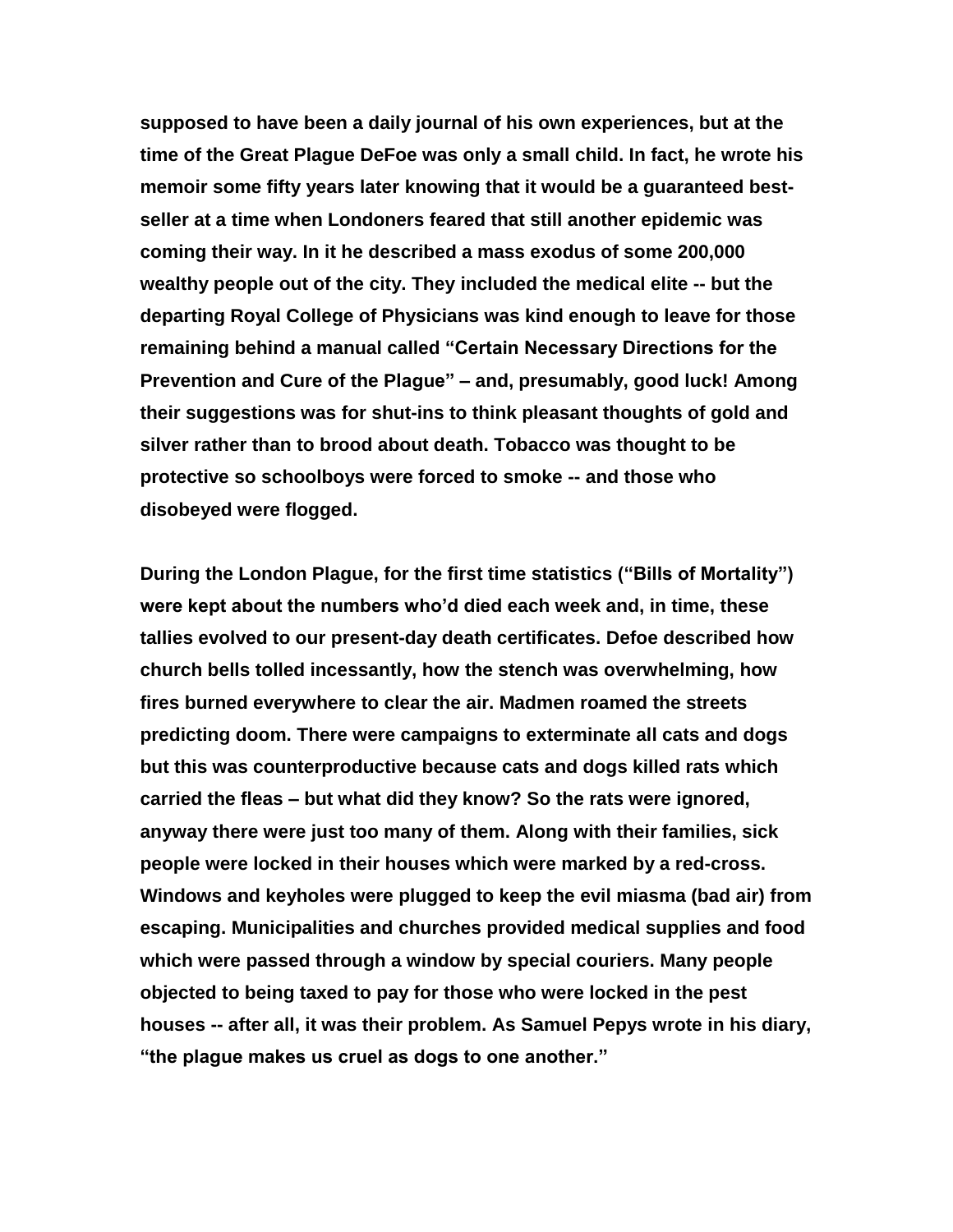**The last great pandemics in Europe came in Marseilles in 1720 and in Moscow in 1771. In 1894 there was a pandemic limited to China -- whereas The Black Death had killed about 25 million people over five years, about one third of Europe's population, the Chinese pandemic "only" killed about 13 million out of a much larger population. In 1924 there was a mild ratrelated outbreak in Los Angeles and even today there are reports of sporadic cases carried by infected bats in desert areas in the American West. Also, in recent years it's reemerging in Asia and Africa where several thousand new cases are reported to WHO every year. However, the modern strain of the bacterium is less virulent and less infectious than in the past.** 

**In 1894 the organism which caused bubonic plague was discovered almost simultaneously but separately by two scientists both working in Hong Kong. One (Shiba Kitasato) was a Japanese student of Koch while the other was a Swiss student of Pasteur. And in time the germ would be named after one of them Dr. Alexander Yersin as** *Yersinia pestis* **(it used to be called** *Pasteurella pestis***) who discovered that although it was carried by rats it was transmitted by fleas. There were two major bacterial variants – the most common form was bubonic plague, the less common but more lethal form (100% mortality) called pneumonic plague. It was the only type that could be transmitted directly from human to human via droplets of sputum -- people died so quickly that they didn't have time to develop buboes. The bubonic form required a bite from the insect vector and let's not forget that mosquitoes and other insects also transmit malaria, yellow fever, dengue, West Nile Fever, Lyme Disease and many other diseases. DDT wasn't discovered until World War II and soon was being widely used in agriculture. Many insects developed resistance and in 1962 Rachel Carson's book "Silent Spring" emphasized the potential harm of indiscriminate spraying on the environment.** 

## **THE WHITE PLAGUE**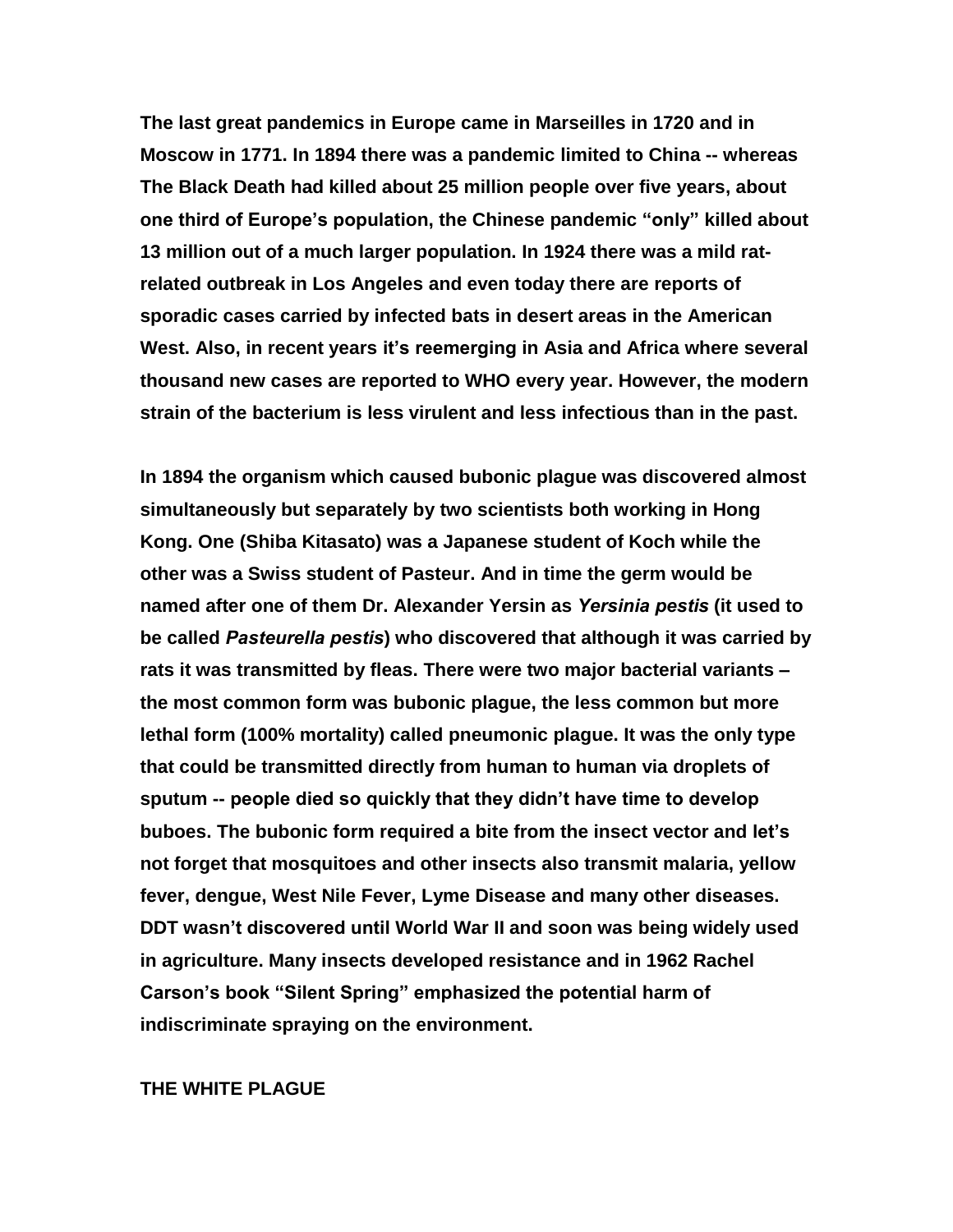**As I've said, tuberculosis often was called "the white plague" long before anyone knew about the tubercle bacillus. TB wasn't transmitted by fleas but human to human through droplets spread by coughing or sneezing. Before milk was pasteurized there also was a form called bovine tuberculosis. For centuries the disease was known as consumption or phthisis until in 1882 Robert Koch discovered the tubercle bacillus which is officially called mycobacterium tuberculosis. There are other kinds of mycobacterial diseases, e.g. leprosy, but although even now roughly one third of the world population are infected, only about one tenth of them develop clinical disease.** 

**The name White Plague referred to the fact that patients characteristically appeared pale and the term consumption was used because they literally were wasted by the disease. Unlike black plague, the white plague was a chronic disorder which seemed to attack just one person at a time. The symptoms could be subtle or entirely absent -- perhaps only a pallid complexion or flushed face, night sweats, a persistent cough, specks of blood on the pillowcase. It could last for years, even decades, and conventional wisdom was that there was a hereditary predisposition that was provoked by such things as bad air, early marriage, strong liquor, tight lacing, too much or too little exercise, lack of sleep, ill-fated love, selfabuse, winter winds, living in cellars, vampires. Last month an article in the NYTimes cited recent DNA evidence suggesting that TB originated in Africa less than 6,000 years ago and was carried across the Atlantic to South America by infected seals where it crossed over into humans.**

**Between the 13th and 18th centuries, it was believed that scrofula, the form of TB which involved swollen lymph nodes, could be cured by the king's "Royal Touch" especially when such standard treatments as the blood of a weasel or a dove's dung had failed. French kings were enthusiastic touchers (as we discussed in another context last week) but during the 17th**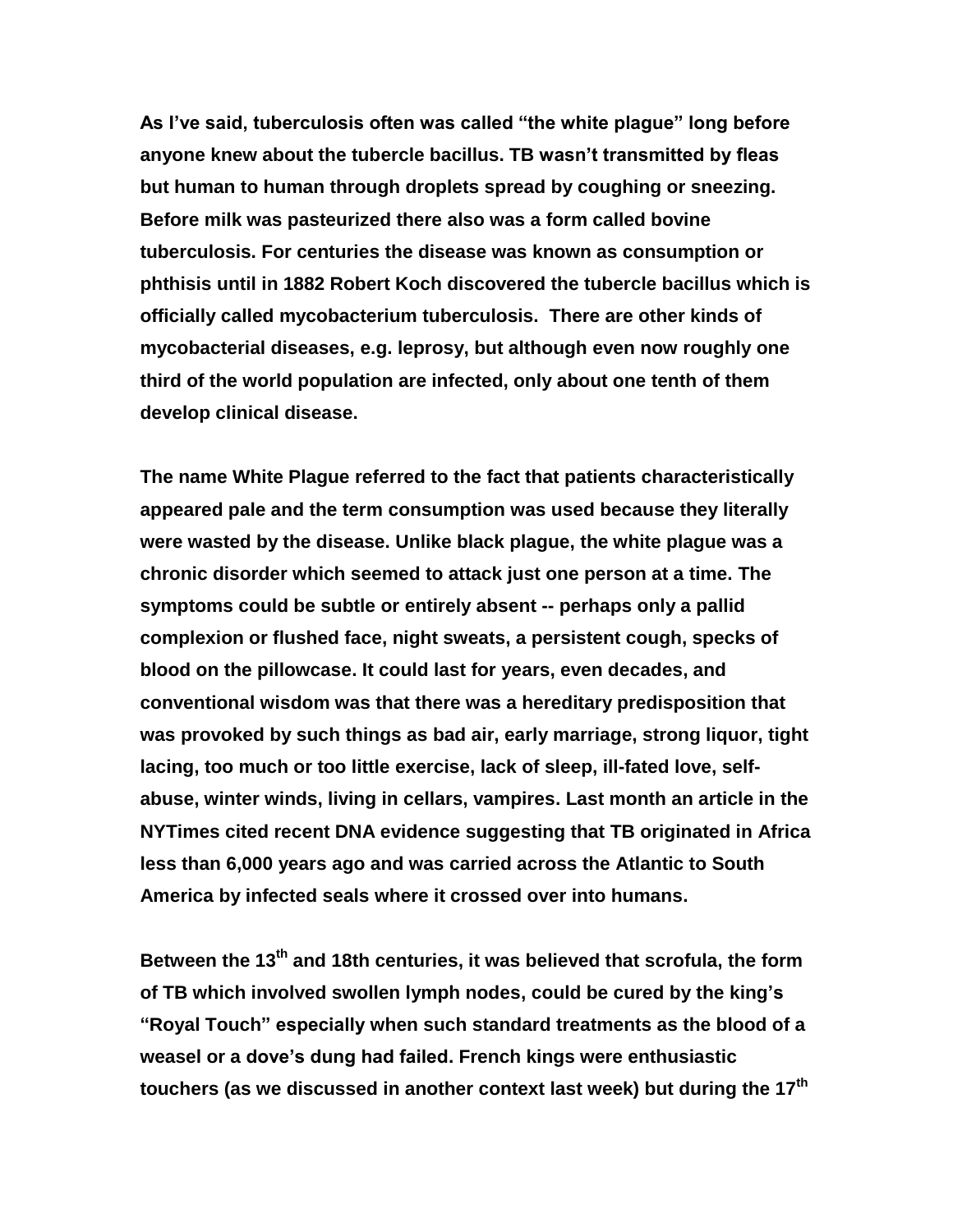**century Charles II of England was the champion – he was said to have touched more than 90,000 sufferers during his long reign. Unfortunately, then they didn't keep records of the outcomes back then and no one had ever heard of double-blind studies.**

**In his book about Emily Dickinson, George Mamunes told how when Frederic Chopin was diagnosed with the disease in 1838 he was sent to Majorca for the mild climate. The French didn't believe that TB was contagious but the locals thought differently -- so when they discovered that he was consumptive they wanted nothing to do with him. Chopin tried to hire a carriage to Palma where he could board a ship home, but no one would carry him – so he had to travel by wheel barrow. Then, as his companion George Sand wrote, "We boarded the only steamship that comes to the island and which is used to transfer pigs to Barcelona. There was no other way to move out of this wretched country. At the time of leaving the inn in Barcelona, the innkeeper wanted us to pay for Chopin's bed under the pretext that it was infected and that the police had ordered burning it." When I tried to confirm this story, I found that it differed considerably from the conventional narrative of Chopin's life, but even if the Chopin story is inaccurate, its true that differences of opinion about cause and susceptibility persisted -- even some four decades later when Koch's animal experiments confirmed that the disease was contagious, even he believed that what he called "the seed" wouldn't cause disease unless the "soil" was receptive – in other words that certain people – like Emily Dickinson -- were predisposed – and perhaps they are.**

**Of course, novels and operas were filled with gaunt, coughing, slowly dying consumptives. There were all the characters on Thomas Mann's**  *Magic Mountain* **and Little Eva in Uncle Tom's Cabin and perhaps Jane Eyre. TB wasn't perceived as repulsive or immoral; in fact, somehow it was ennobling, its victims were long suffering – like Violetta in La Traviata and**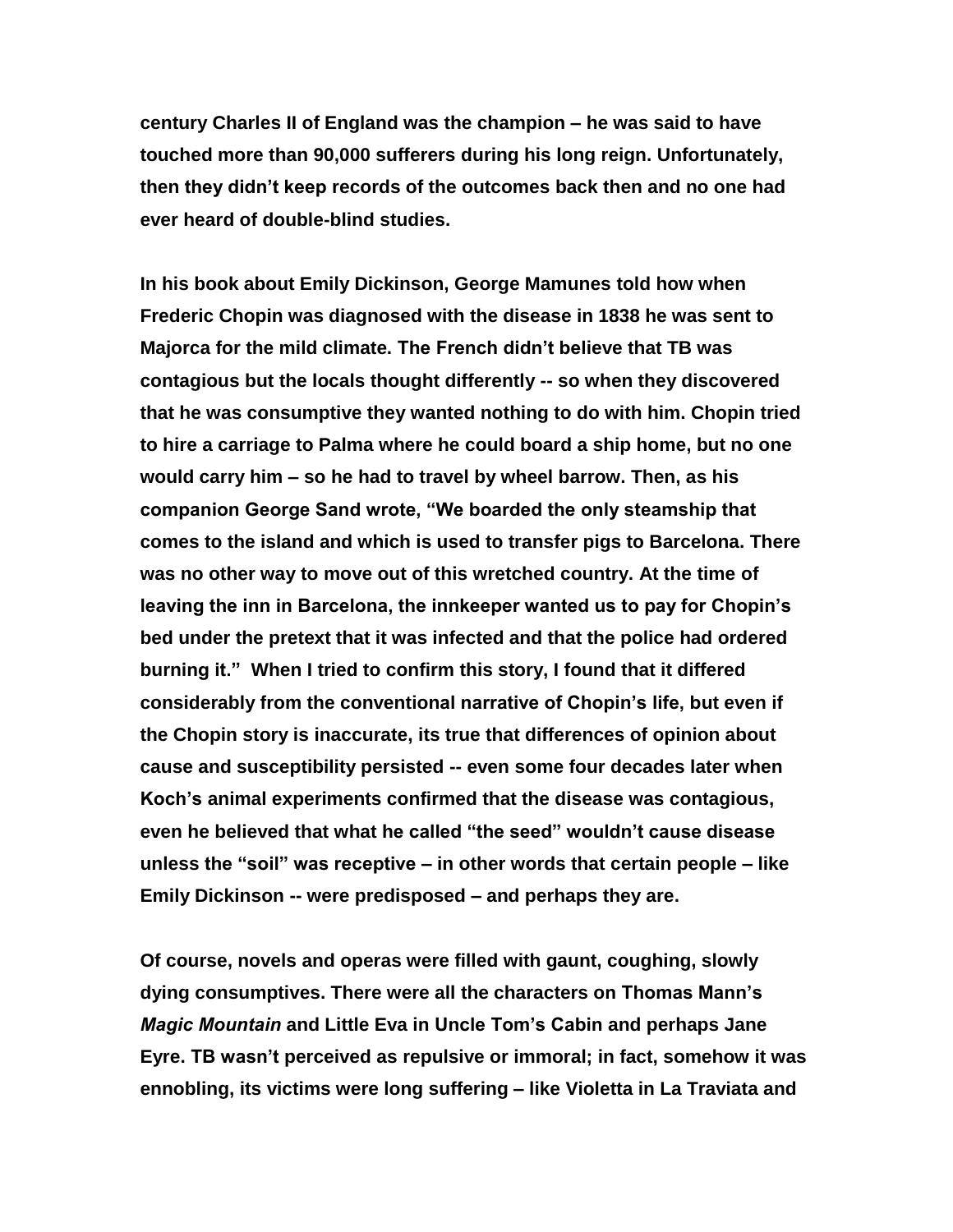**Mimi in La Boheme. Some believed that consumption heightened the senses and spurred creativity. Among the literati thought to have TB were the likes of Kafka, Keats, Shelley, Browning -- Jane Austen, Robert Louis Stevenson, D.H. Lawrence, Edgar Allen Poe --Thoreau, Whittier, Chekhov, Moliere, Balzac. And those were just the writers**

**Lacking any effective treatment, during the 1830s consumptives went to sea as sailors or whalers or voyagers. During the 1860s they went west to farm, or pan for gold, or to live a strenuous outdoor life. During the 1870s the emphasis shifted – at least for those with advanced disease. The sanatorium movement began in Europe based on the principle that TB could be treated by rest, fresh air and plenty of sunshine and resorts flourished in the mountains of Switzerland and the pine forests of Finland. Life in the sanitoria was tightly regulated by the medical staff and the chief administrator was called the Superintendent -- that was an apt term because he closely supervised every aspect of life within his domain. Patients were virtual prisoners, they were there to follow orders. Nevertheless there was an illicit underground culture -- breaking rules, covert sexual alliances -- read** *The Magic Mountain* **for details about the culture of death that prevailed in sanatoria. Dr. Edward Trudeau claimed to have cured his own tuberculosis by living outdoors and in 1894 opened his own sanatorium in Saranac Lake. Wealthy patients flocked there from all over, lived in so-called "cure cottages" and sat outside in specially designed Adirondack chairs for hours every day and in all seasons.** 

**In this country during the 19th and early 20th centuries, TB was responsible for about one in five deaths - rich and poor, in city or farm, young and old - nearly half died, more than 100,000 every year – not all at once but one at a time -- and it remained the leading cause of death until early in the 20th century. When it was finally proven to be contagious, the government became actively involved in prevention – there were mandatory chest X-**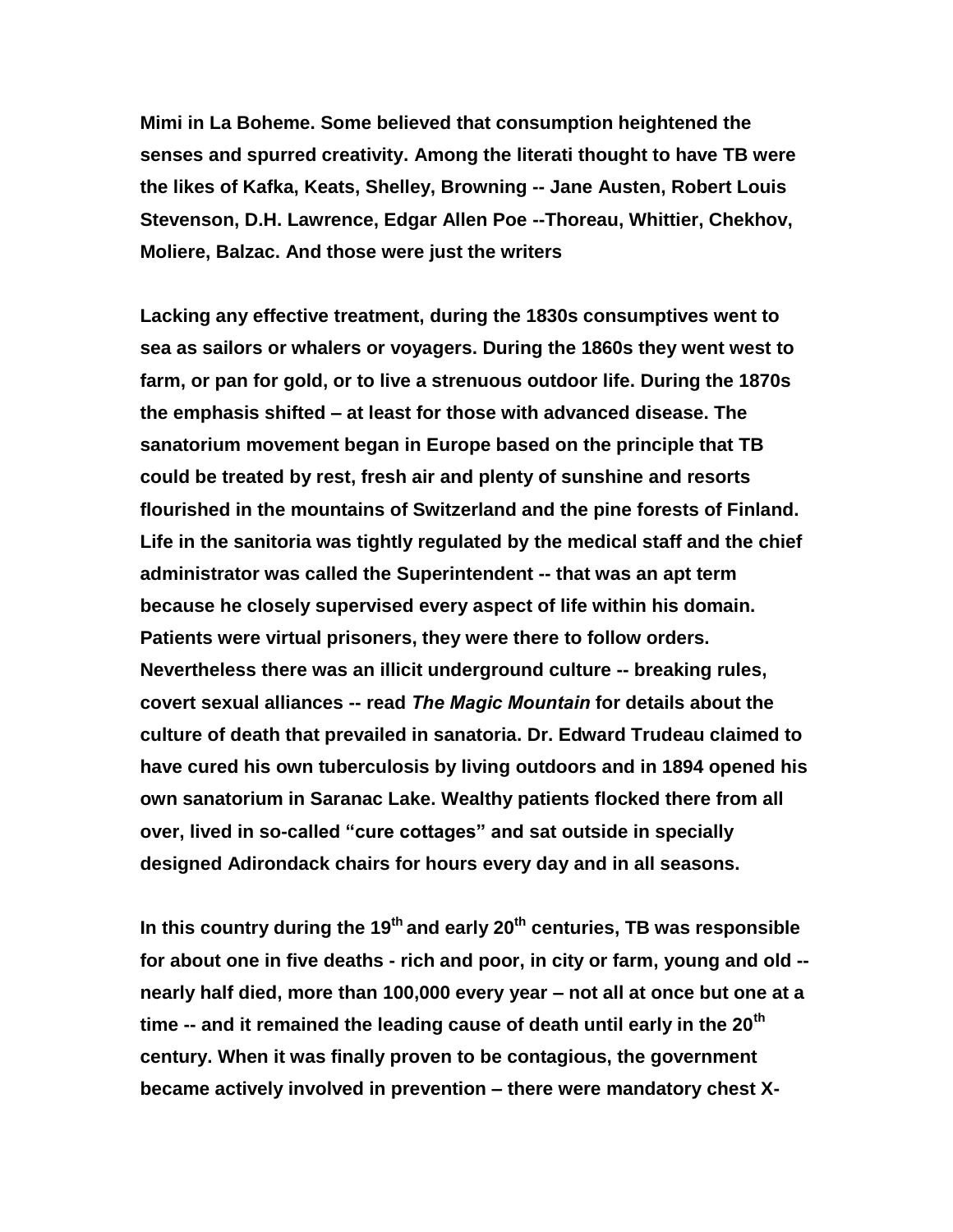**rays, child-labor laws, pasteurization of milk, etc. Also it was necessary for all people, not only patients, to take responsibility for their general behavior – for example: not spitting in public places and being frugal and disciplined. In truth, the slow decline of TB probably owed more to public health measures, housing reform and slum clearance than to medical interventions at least until 1945 TB with the discovery and availability of streptomycin and other effective antibiotics.**

**In 1906 New Jersey passed legislation which permitted counties to establish their own isolation hospitals and sanatoria and for many years I worked at one of them -- Bergen Pines County Hospital in Paramus. During the 1920s and 30s about 80% of the patients who were treated there had TB. They stayed an average of about 200 days although chest specialists advised three or four years for best results. However, few patients could tolerate the program and many signed out before they were considered "cured." Although the healing properties of sunlight had been proclaimed for thousands of years, with the advent of electricity, seemingly nature could be improved upon by using high power ultraviolet lamps. At Bergen Pines dozens of patients lay on parallel litters, their bare bodies exposed to the bright light while wearing goggles to protect their eyes. These were socalled "sun-starved" children from inner cities who had positive skin tests but no symptoms yet. They were admitted to a special unit called the "Preventorium" where every day they received "heliotherapy" lying under sun lamps in order to boost their resistance. Afterward they no longer looked pale but I wonder how many of them later developed skin cancer. There was no follow-up.**

**Nowadays the sanatoria either have been closed or converted for other purposes, but there still are about 15,000 new cases of TB in this country each year and although its treatable, new resistant strains have emerged which effect immune deficient patients, especially those with AIDS. And**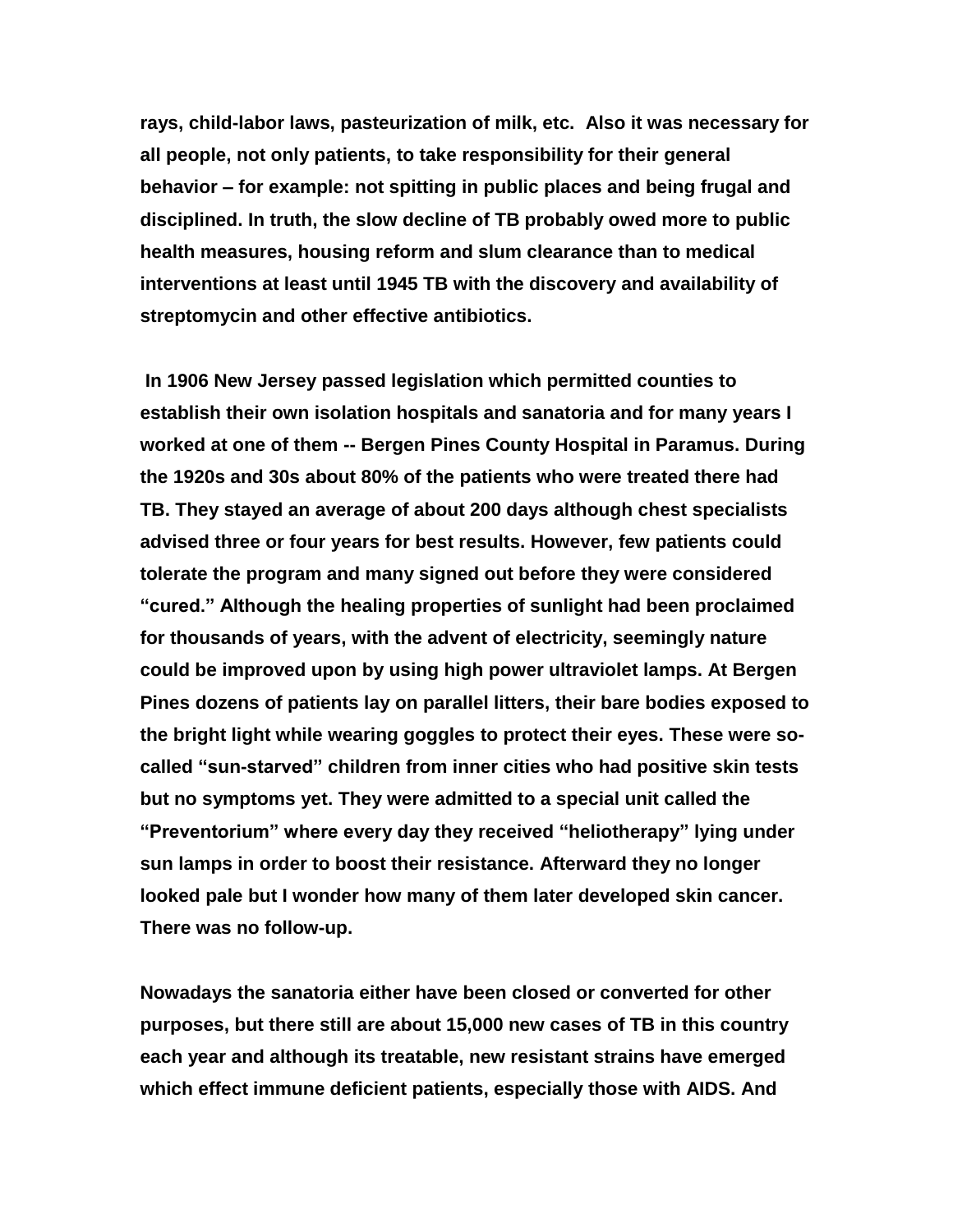**epidemics continue in third-world countries, such as Nepal and rural Russia, where TB still kills about two million people a year.**

**Now let's shift our attention from black and white plagues to what in England sometimes was called "the red plague" -- or more commonly "the Pox." The word pox refers to the characteristic pustular rash which often left disfiguring scars – you may remember that George Washington's face was said to be pockmarked although you wouldn't know it from looking at Gilbert Stuart's portraits. So was Joseph Stalin's face. I bet you didn't know that Abraham Lincoln developed a mild case of small pox, probably from his son, and was quarantined for three weeks just after delivering the Gettysburg Address. The designation SMALL Pox was first used in the 15th century to distinguish it from the equally worrisome GREAT Pox – or syphilis – about which I'll speak next. A more familiar term for the disease during the 18th century was "variola" which was derived from a Latin word meaning "spotted" or "pimple" and, indeed, the rash looked much like chicken pox.**

**In fact the story of immunization goes much further back. Inhalation or injection into the skin of fresh small pox material seems to have been practiced in China and India as early as the 10th century. It was common knowledge that survivors of small pox didn't have recurrences and inoculation of pus from a sick person could prevent a healthy person from contracting a serious case. The procedure known as "variolation" was introduced into the Western world because of a remarkable woman, Lady Mary Wortley Montagu. She was brilliant and beautiful and almost died at age 26 from a severe case of smallpox which left her badly disfigured. In 1717 her husband, who was hardly her match in cleverness, was appointed England's ambassador to Turkey and as soon as she arrived in Istanbul, Lady Montagu learned the language and became a fixture in court society. She was surprised to learn that the locals had no fear of small pox for there**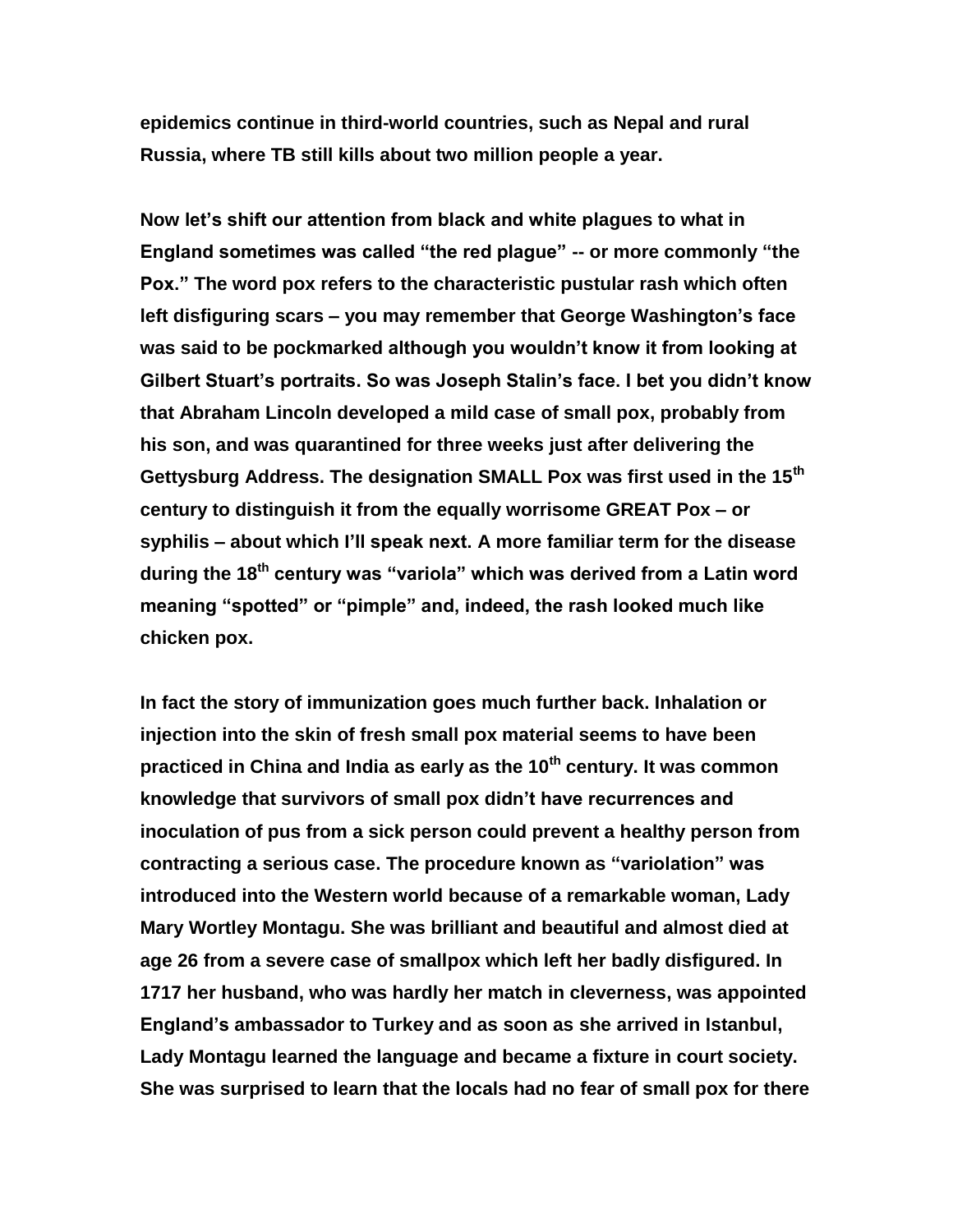**was an ancient custom of injecting children with pus from people with mild disease and, although they developed symptoms, none died or was scarred. So Lady Montagu had her three year old son inoculated and when she returned to England in 1718, she did the same for her daughter. She was quite a gal and soon her influential friends at court followed suit.**

**Three years later, in 1721, an epidemic broke out in Boston when a ship from the West Indies landed carrying several crew members with small pox -- and within a few months about half of the city's 12,000 citizens became ill. The slave of Rev. Cotton Mather, the famous burner of witches, told his master about a method of inoculation used by African natives. Mather sent a letter to Boston's medical society – all twelve of them -- but they denied that anything could be learned from heathens. However there was one willing doctor – Zabdiel Boylston who tried the method on his own family. There nearly was a riot, a grenade was thrown through Cotton Mather's window, but before long many people voluntarily lined up to be variolated. They all developed mild symptoms but usually recovered and within a few weeks Boston was described as "one large hospital." Boylston was accused of being an illiterate fool, a murderer and worse – but he kept careful records and reported that only 6 of 242 of his patients died, about 2%, compared to 14% mortality for those untreated.** 

**Some fifty years later, during the Revolutionary War there was still another outbreak in Boston and those infected were sent to pest houses. If they refused, their yards were fenced in and red warning flags hung outside. Again there was a rush to inoculate. Abigail Adams wrote to her husband in Philadelphia that "all the little folks are very sick and puke every morning but after that they are comfortable." General Washington feared that the epidemic might be deadlier than British swords and risked having his soldiers variolated even though they'd be temporarily out of action. Unaware, the British didn't take advantage. During the years of the**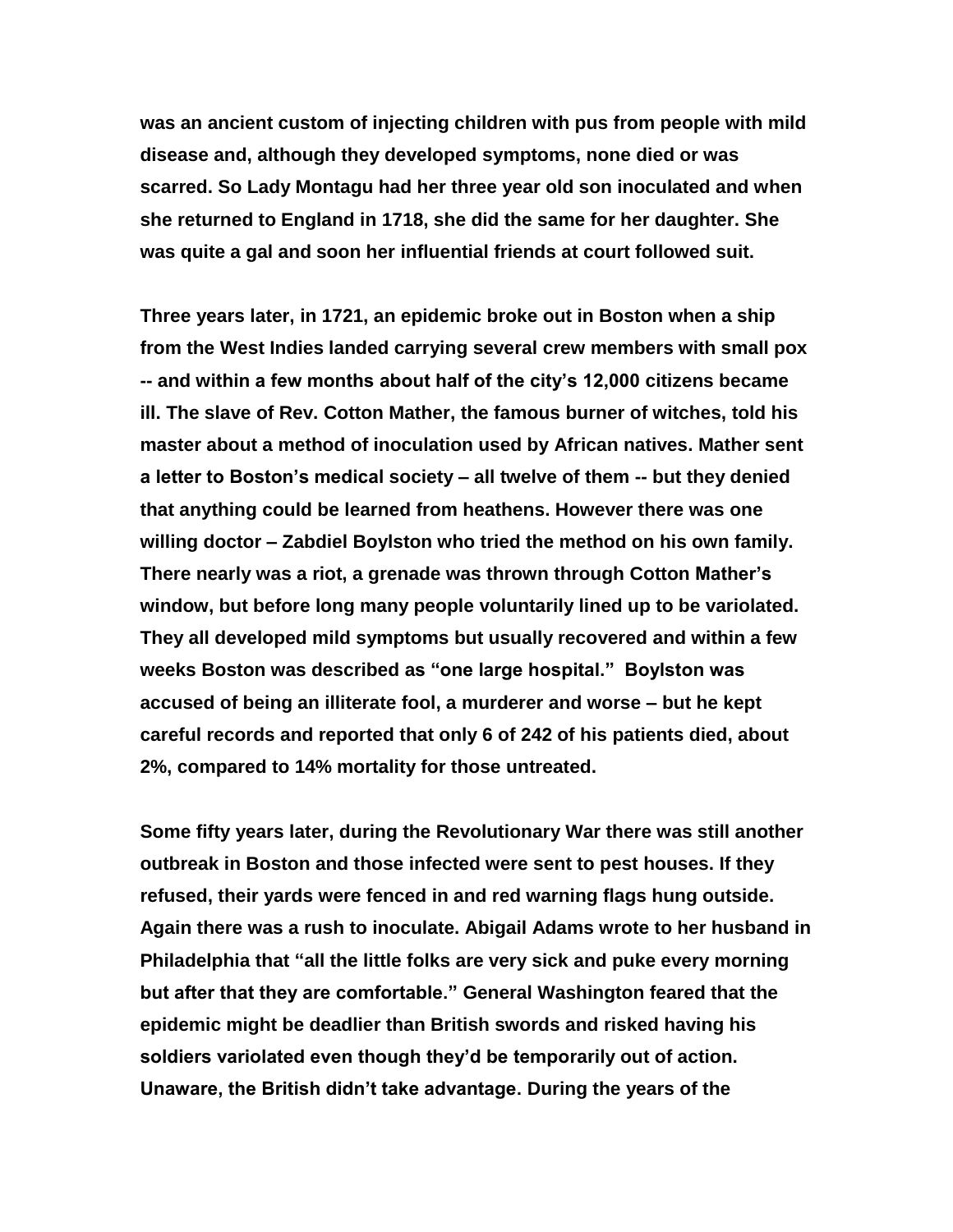**Revolution about 130,000 people (including native Americans) died of small pox compared to about 25,000 due to military casualties – five times more from the pox than from the war. Soon variolation became wide spread. In West Nyack in 1793, a local resident Tunis Smith wrote in his diary, "I was Noculated for the small Pocks by Dr. Abm. Cornelison." But before long use of live smallpox pus was replaced by another method. Many of you are familiar with the story of how Dr. Edward Jenner in 1796 found a young dairymaid who'd caught cowpox from a cow called Blossom. He inoculated material from fresh lesions on her hands into the 8 year old son of his gardener and the boythen developed mild fever and rash. But about 2 months later when he was reinnoculated with pus from a fresh smallpox lesion, no disease ensued. He was immune. The rest is history – and our upper arms may show evidence of it.**

**Skipping ahead about a century, in 1900 smallpox broke out in New York's tenements. There were more than a thousand cases and over 400 deaths and Health Commissioner Ernst Lederle was sent to Europe to learn new methods of prevention and treatment. When he returned he set up an emergency force of 200 vaccinators who, accompanied by policemen, vaccinated more than 800,000 people within six months. Lederle fell out of political favor with Tammany but found business opportunity on a farm in Pearl River where he began manufacturing vaccines, then vitamins and much later antibiotics which we'll discuss next month when we consider Rockland County's medical history. The last reported naturally occurring case of smallpox in this country was in 1949, and the last in the world was in Somalia in 1977. After the disease was eradicated here, routine vaccination was stopped in 1972, but enough vaccine was stockpiled to cover everyone in case of a future emergency.** 

**GREAT POX. Although there are skeptics, there's a plausible theory that syphilis, once called the Great Pox, was introduced into Europe by**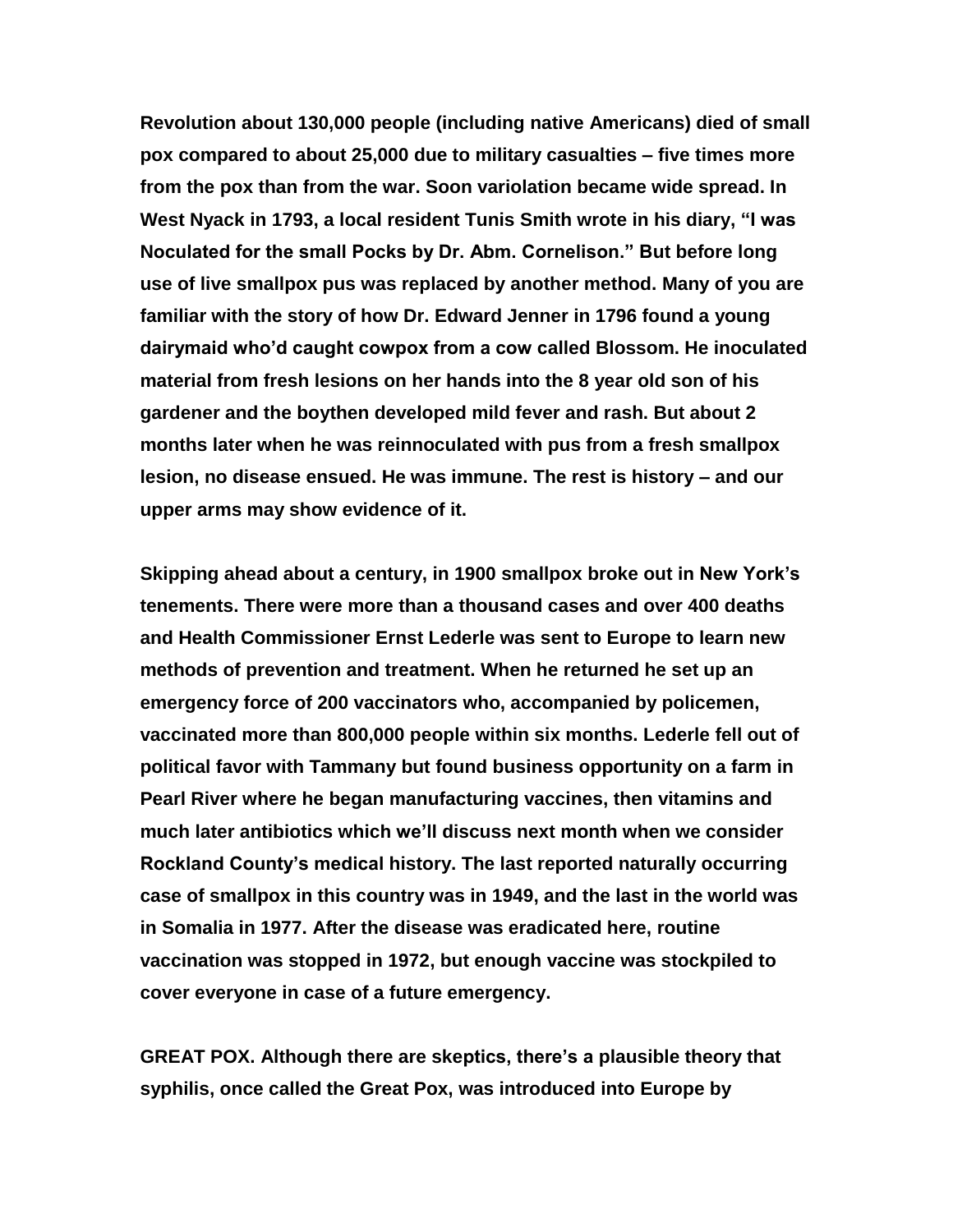**members of Columbus's crew who contracted it from natives on Haiti. The Admiral himself may have been a victim and some think that he died of it. When they returned home in 1493, with "more sickness than gold," some sailors became mercenaries in the French army of Charles VII when they invaded Naples. The Italians surrendered without a fight but got more than they bargained for. After their surrender, there was general carousing - and then the French army dispersed to spread their spirochetes throughout Europe. Very quickly there was a devastating outbreak of the Great Pox.** 

**There was paranoia and xenophobia about who was to blame: of course the Italians called it French Disease while the French called it Neapolitan Disease -- and as the calamity spread, the Spanish blamed the Dutch, the Russians blamed the Poles, Tahitians the British, Japanese the Chinese, the Vatican blamed the Jews and the Turks called it "The Christian Disease." Syphilis was the name of a shepherd who was the hero of a popular poem written in 1530 by the Italian physician Fracastoro. In it Syphilis was smitten with the disease after he had defied the Gods. Doctors used to refer to syphilis as** *Lues* **-- derived from the Latin word for plague and the spirochete that we now know as its cause is called** *Treponema pallidum.*

**The symptoms were dramatic– rash, ulcerations, deformities, excruciating pain, boils and buboes, even death. During the 15th and 16th centuries the symptoms of syphilis were far worse then what later centuries came to know, or what had occurred before. One theory is that a relatively benign bacteria which caused a non-venereal disease called yaws mutated to a highly virulent form which Columbus's men brought home. Probable sufferers among the musical, artistic and literary worlds included the likes of Schubert, Schuman, Donizetti, Maupassant, Flaubert, van Gogh, Gauguin, Goya, Wilde, Heine, Beethoven, Joyce, Nietzsche. And then there were the bad guys: Hitler, Mussolini, Lenin, Ivan the Terrible, Al Capone.**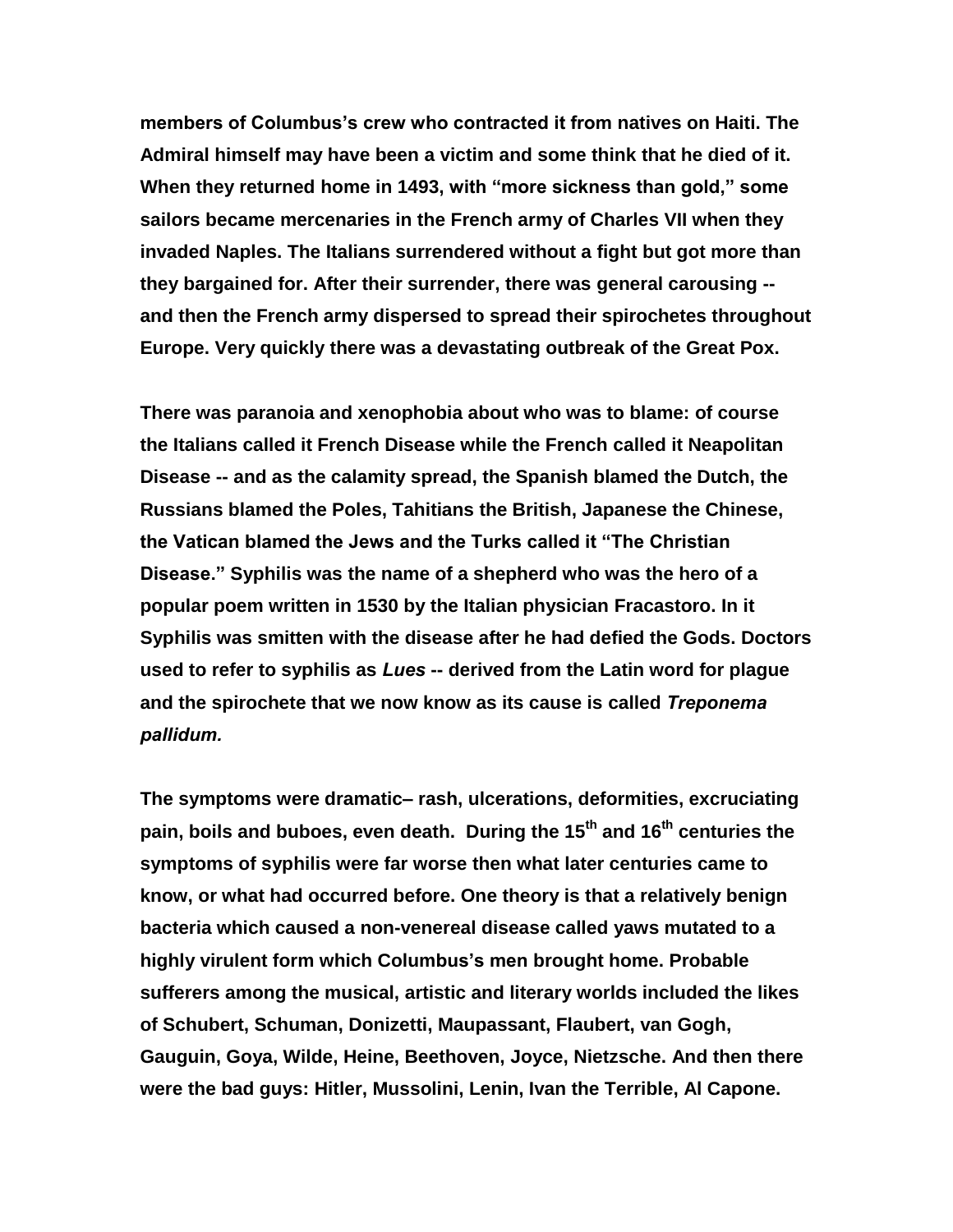**Doctors called syphilis "The Great Imitator" because it could simulate almost anything and because the worst effects of tertiary syphilis might not appear for twenty or thirty years, some have called it "the hidden plague." Naturally its victims were subject to other sexually transmitted diseases as well. For example, in his famous diary James Boswell proudly described having seventeen instances of "the clap" – gonorrhea -- and it seems likely that such a sociable fellow, also might have contracted syphilis in someone's bed and not known about.**

**It's unclear why the virulence of certain germs change over time. Syphilis and leprosy which were horrible in their time seemed to lose steam long before there were effective treatments available. On the other hand, as we've already seen, plague could go underground for long periods and then burst forth seemingly for no accountable reason. The first treatments for syphilis employed mercury which wasn't particularly effective but at least you knew you'd been treated because your teeth and hair would fall out. Then in 1905 Paul Ehrlich discovered what he called Salversan or "606" or "the magic bullet" (arsphenamine.) It was less toxic than mercury and was about all there was until penicillin came along during World War II – and that changed everything.**

## **CHOLERA**

**If Plague dominated the 14th through 17th centuries and small pox and yellow fever the 18th, the bacterial superstar of the 19th century was Cholera – some called it "the blue terror." Although TB peaked about the same time and killed more people, was a chronic disease while cholera could lay out a healthy person within hours. The word cholera is derived from the Greek word for bile. Cholera was spread by swallowing fecal matter on unwashed hands, uncooked fruits or vegetables or contaminated raw fish. Its onset was spectacular – vomiting, diarrhea, dehydration and death – people who were well in the morning often were gone before night. It couldn't be**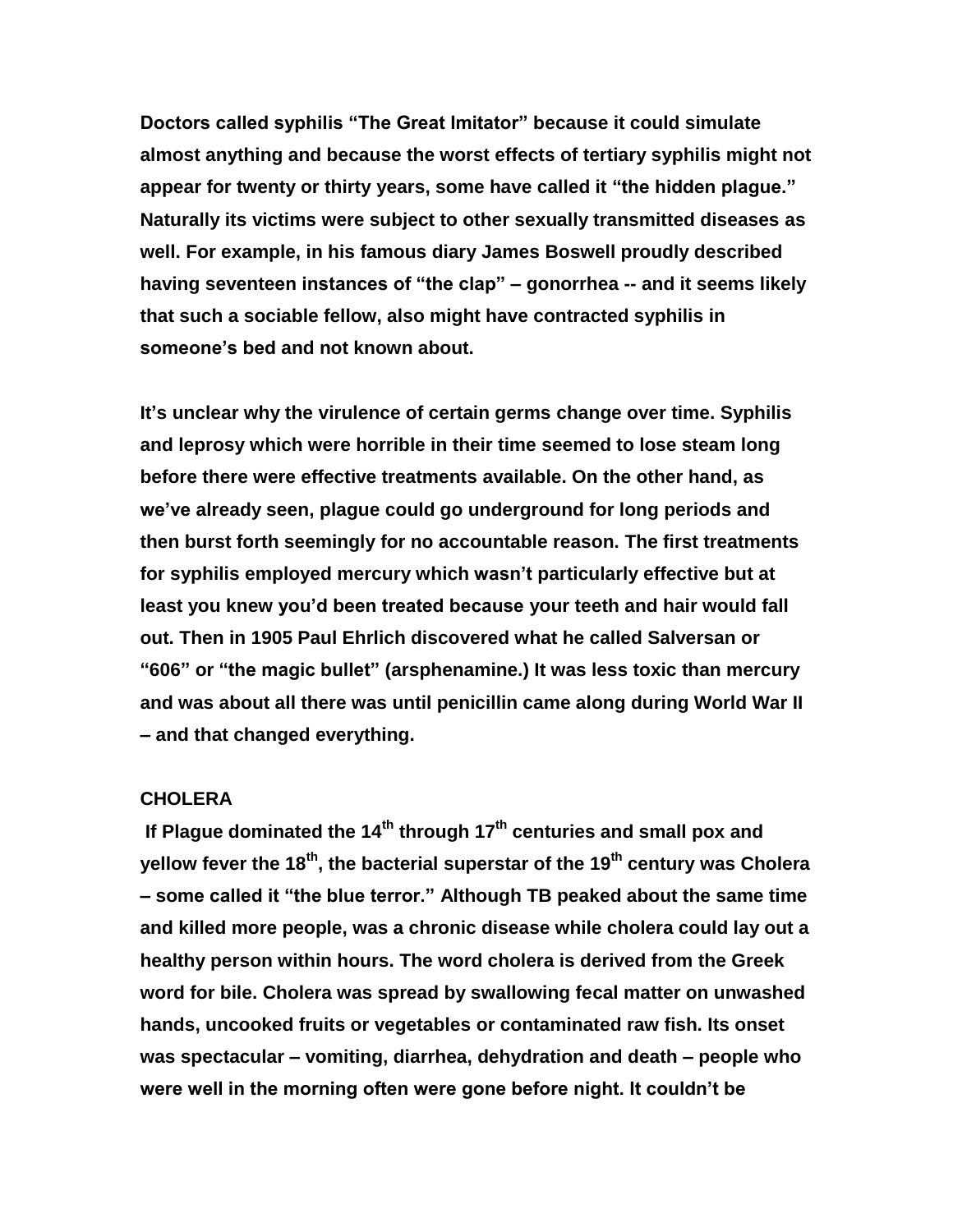**romanticized like with the lingering debility of tuberculosis, but sometimes cholera was used as a literary backdrop such as in Thomas Mann's novella**  *Death in Venice -* **or at the end of Garcia Marquez's** *Love in the Time of Cholera***" (1985) when the long separated lovers are reunited late in life and cruise down the river as the only passengers on a ship supposedly infected with cholera – they'd bribed the captain to fly the yellow flag of cholera so no one else would come on board to disturb them. They couldn't land at any port – and as the book and the movie end they sail on together – infected with love.** 

**Before the 19th century there'd never been a large epidemic outside of the Far East, but beginning in India in 1817, it spread westward. English doctors who were aware that patients became severely dehydrated, in 1833, for the first time in history, began injecting large volumes of saline solution directly into veins – sometimes with dramatic but only temporary results. The English public distrusted doctors who they believed were killing patients in order to study their bodies and there were "cholera riots" in several English cities. There also were riots against government restrictions in Russia and Germany where quarantine methods did no good because it wasn't transmitted from person to person like with pulmonary plague or small pox. Cholera appeared cyclically during the 1830s and 40s and then again in 1866, each new outbreak less severe than before, and then it finally disappeared for good – except, of course, in the Third World.**

**The most dramatic medical breakthrough came in 1854 when there was a ferocious epidemic in the SoHo section of London. Within the first three days 127 people died and within two weeks fatalities reached 500 – all within a few blocks. A neighborhood doctor by the name of John Snow didn't accept conventional wisdom that cholera was related to bad air – or miasma – he suspected that it was due to bad water. Like a medical Sherlock Holmes, John Snow questioned all the locals and carefully**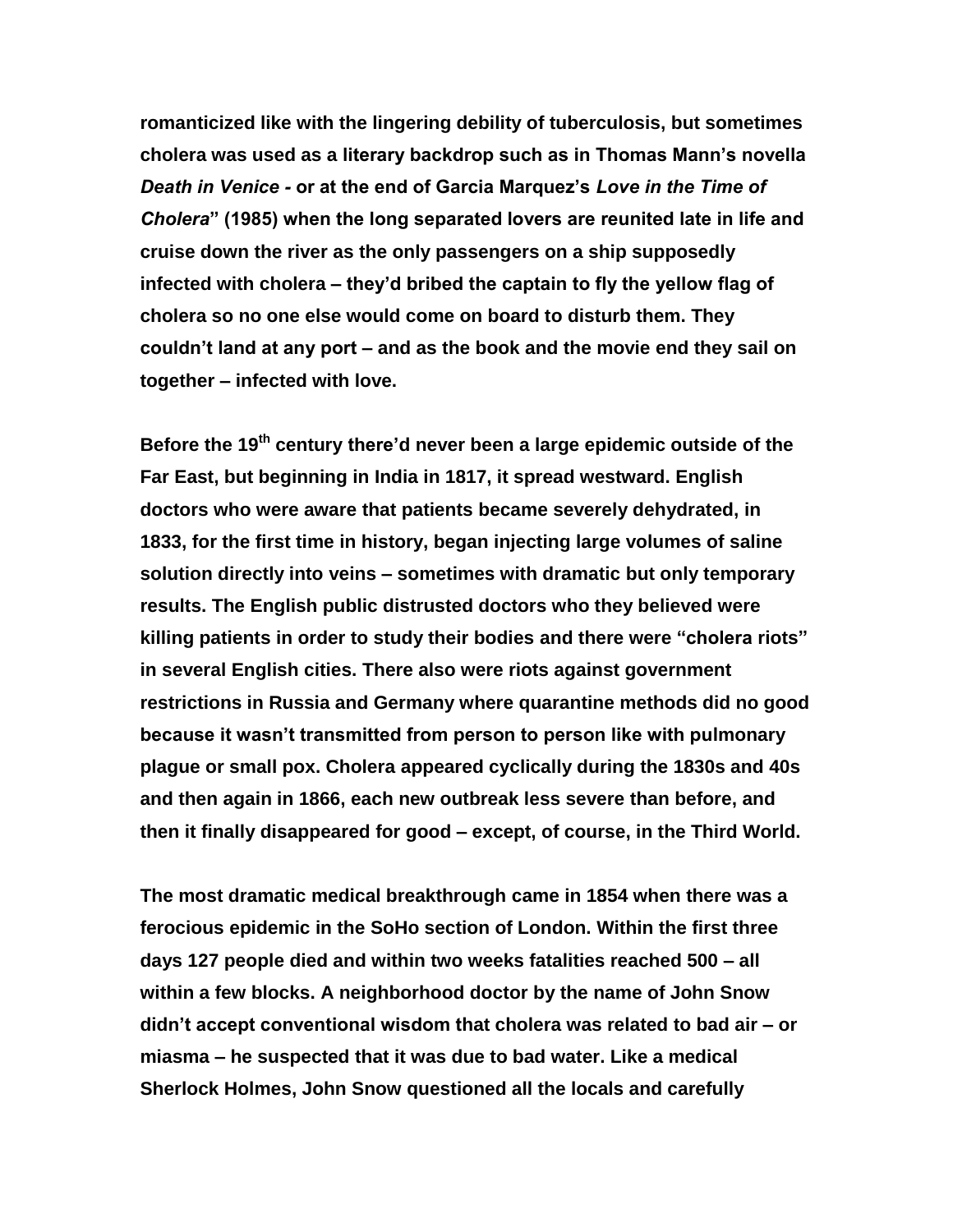**mapped where each victim lived or worked – and every case could be traced to a single pump. What became famous as "The Broad Street Pump," provided drinking water for the whole neighborhood and was located just three feet from an overflowing cesspool. Dr. Snow was an unknown who hadn't attended the best schools, so medical authorities were slow to accept his idea – but it couldn't be denied that the epidemic was snuffed out as soon as the pump's handle was removed.** 

**John Snow's investigations helped lead to improved water supplies and today he's credited as being "the father of epidemiology." When he examined water from the pump under his microscope, Dr. Snow described white particles but couldn't explain them. Cholera epidemics in England led to what became known as the Sanitary Movement led by a lawyer by the name of Edwin Chadwick. His idea was scientifically flawed because it was based on Galen's ancient theory of polluted air (miasma) from decaying organic matter -- but the result was positive since it combatted the filth that accompanied the Industrial Revolution with its urbanization and overcrowding. Cholera epidemics profoundly altered social conditions so that by the mid 19th century sanitation had become a matter of public interest which eventually led to city planning (Paris), sewers and plumbing, parks and open spaces. The end result was better health -- sanitation being far more important than scientific advances.** 

**It wasn't until 1883 when Robert Koch, directing a German commission in Egypt and again the next year in Calcutta, isolated the bacteria which he called** *Vibrio comma***. Everyone is vulnerable to cholera but the malnourished more so and although today cholera is easily treated with hydration and antibiotics, there continue to be several million cases worldwide each year, with more than 100,000 deaths, mostly in Africa and India. There hasn't been an active case in this country for nearly a century, but you'll recall there was an outbreak in Haiti in 2010 after the earthquake.**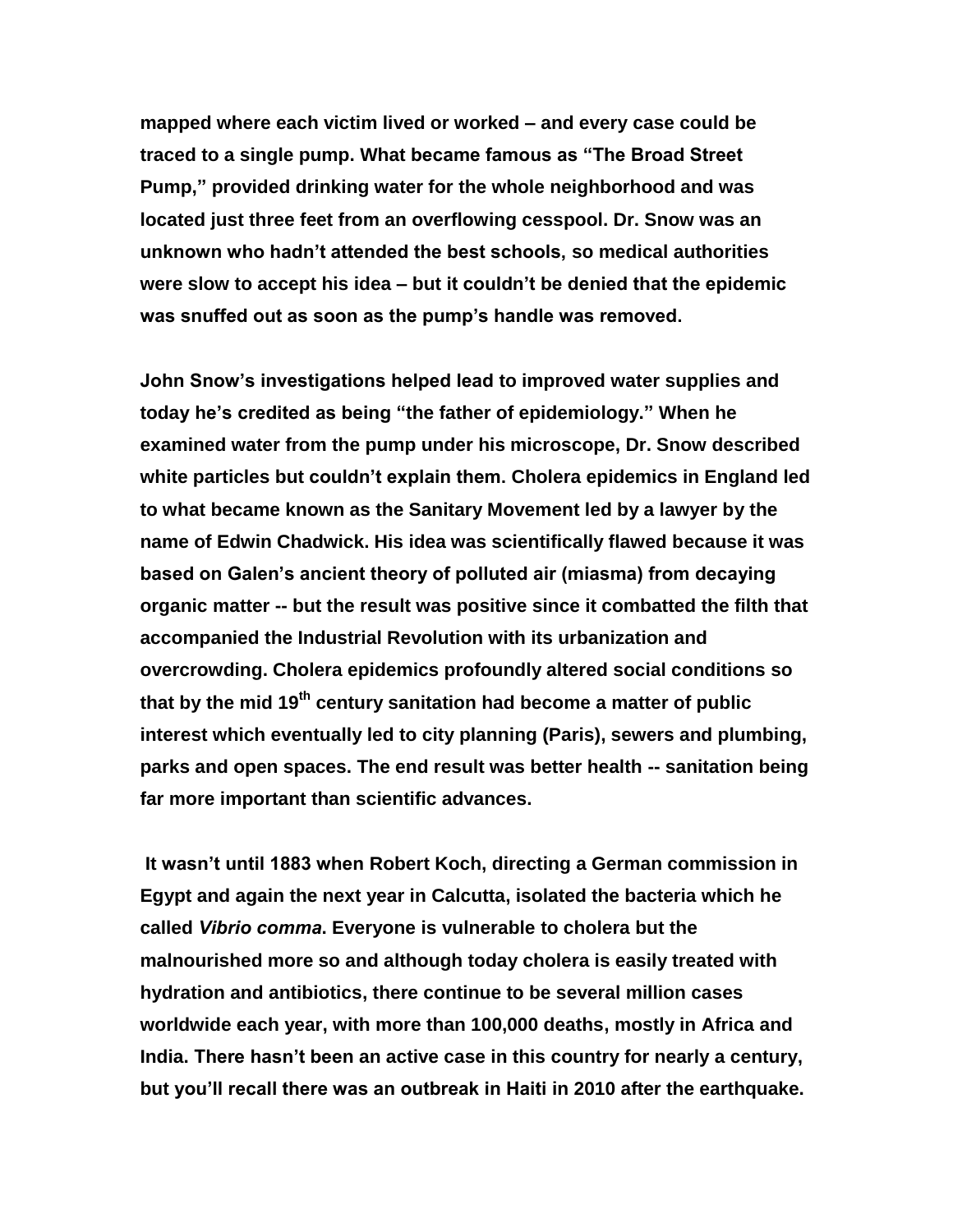**TYPHOID was another common cause of lethal diarrhea or enteric fever. During the Civil War it was the leading cause of death because of unsanitary food preparation. No rat fleas or mosquitoes were necessary for transmission -- it was said that during the war "beans killed more than bullets." Everyone has heard of "Typhoid Mary." Her real name was Mary Mallon and she was an Irish cook for wealthy people in the New York City area. She frequently changed jobs -- and names – and wherever Mary went, sickness (not sheep) was sure to follow -- and some people died from it. Although Mary had no symptoms, she was a carrier – presumably the reservoir was her gall bladder and she passed the germs per rectum. She rarely washed her hands while cooking thinking that it wasn't necessary. Although she was told to stop cooking or to have her gall bladder removed she did neither and kept right on. In 1907 she was forcibly quarantined on North Brother Island in the East River (near Riker's Island.) But after three years Health Commissioner Lederle took pity and released her with the warning to find another profession. Once again Mary assumed aliases and for six more years kept on doing what she knew best – and with the same result. She was tracked down again, sent back to the island where, after a total of 26 years in isolation, she died in 1932. She was a celebrity in her unique way, and to some people she was a symbol of governmental undermining of individual liberties – an uneasy dynamic which even today we see being acted out is in West Africa.**

**TYPHUS sounds like Typhoid doesn't it? In fact, it should be the other way around – typhoid sounds like typhus because the suffix "oid" in typhoid means "like" – like typhus -- but the two diseases are NOT at all alike – they present differently and they're due to different bugs. Earlier I mentioned Hans Zinsser's book** *Rats, Lice and History* **which he called a "biography" of typhus. Typhus is caused by a Rickettsia which, like plague,**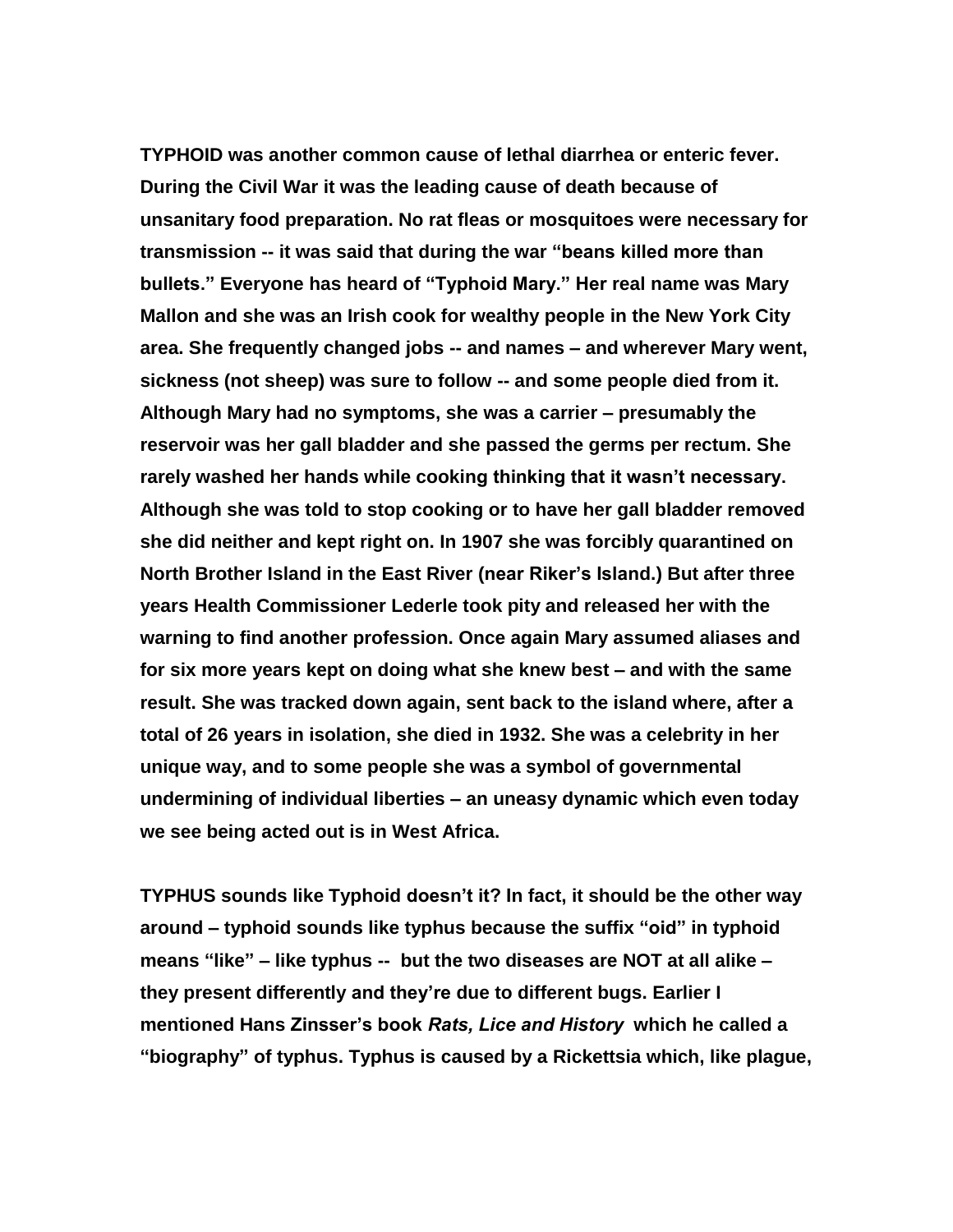**is carried by rats -- but here it's not infected fleas that transmit the germ to man but wingless mites or lice that don't fly but crawl – and bite. Body lice are prevalent in crowded, filthy places like prisons and concentration camps -- Anne Frank died of typhus at Bergen Belsen and immediately after the war ended, survivors of Theresienstadt were almost wiped out by it. In 1892 there was an epidemic which was traced to a single ship bearing Russian immigrants after a rough 28 day crossing. No one knew the cause except that it was brought in by those dirty Jewish immigrants so they all were rounded up and quarantined, most of them sent to Riverside Hospital on the same dismal North Brother Island where Typhoid Mary soon would be incarcerated.**

**Typhoid, typhus, cholera, yellow fever, small pox all stirred nativist fears about the nation's ethnic makeup and about the limitations of scientific medicine. Public health reforms began with increased scrutiny of the mental and physical health of arriving immigrants – keeping the sick out. Of far less concern was the effect of quarantine on those kept in enforced isolation. In 1947 a novel called** *The Plague***, written by Albert Camus, described how forced quarantine during an epidemic of bubonic plague tore at the social fabric of a North African community. And now life is imitating fiction in West Africa. Airlines have canceled flights in and out, borders are closed, economies damaged, supplies dwindling and hysteria taking hold.**

**I haven't even mentioned the famous 1918 flu pandemic which was due to a subtype of the influenza virus (H1Ni) which reemerged in 1976 as "Swine Flu"-- because its reservoir was in pigs; and then a few years later was followed by "Bird Flu" or Avian Flu (H5N1.) Soon we should all be getting our annual flu shots – and what of some of the others that still endanger us? You may have heard that measles is making a comeback. A vaccine developed in 1966 virtually eliminated it – in fact, in 2000 measles was**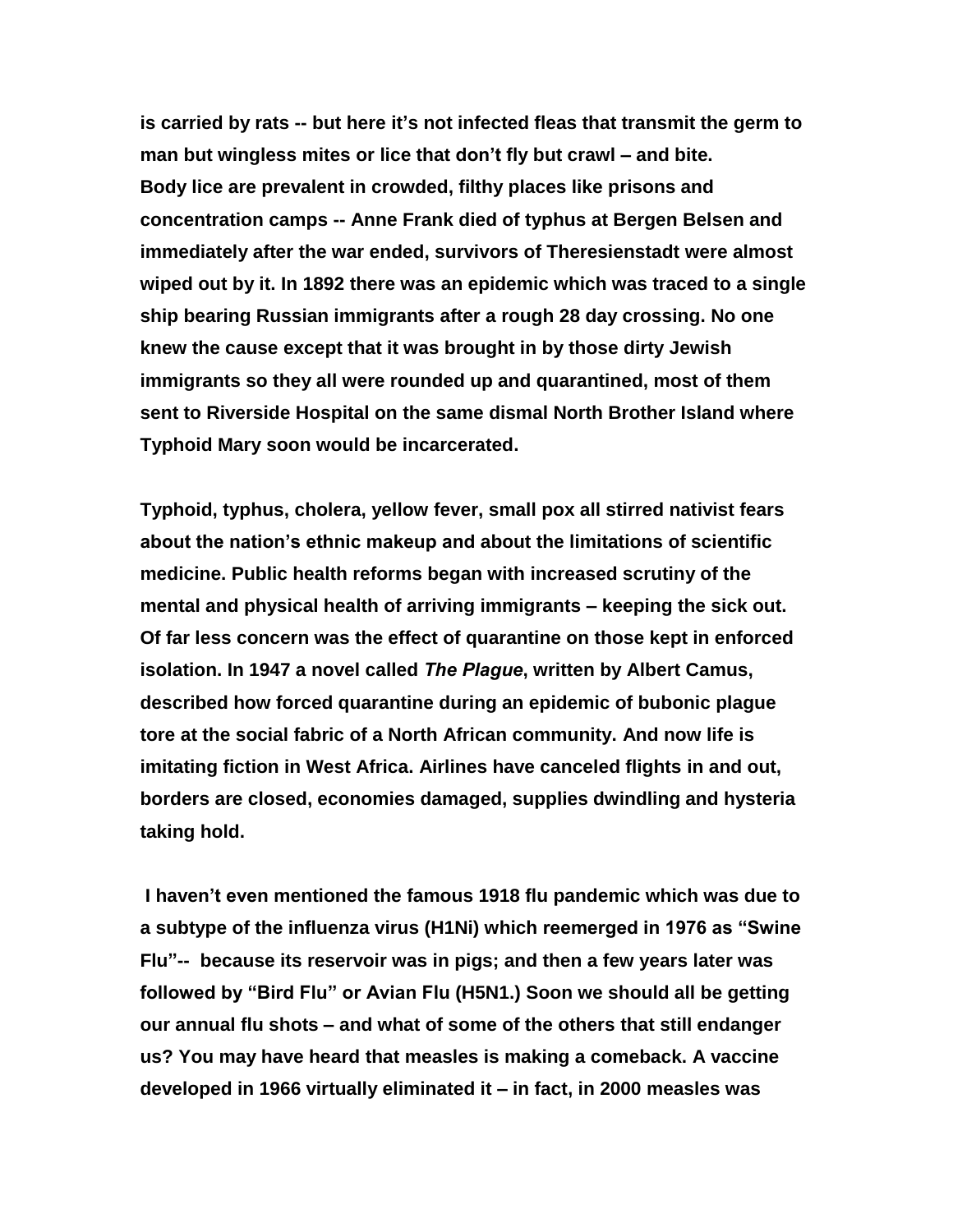**declared to have been eliminated in this country. But now 10% of parents choose to delay or altogether skip their children's immunization shots because of misinformation about possible side effects, especially autism with the MMR vaccine against measles, mumps and rubella. So now measles is back and so far this year there've been 16 outbreaks in this country with more than 560 cases, all related to non-vaccination. There've been no deaths yet but measles can be lethal if there's no imunity – ask the American Indians. In the undeveloped world the WHO estimates 14 deaths every** *hour* **in small children! There's no validity to the hysteria about autism which began in 1998 based on what turned out to be fraudulent claims of twelve cases reported to be due to the combined measles, mumps and rubella MMR vaccine. Numerous large epidemiological studies have failed to show any association but too many people believe what they want to believe.**

**Polio crested in the early 1950s, then declined dramatically when polio vaccines were available. But polio is not dead yet. Last year there were 24 reported cases in seven countries and so far this year that number has risen five fold to 117. When the Taliban forbade polio vaccinations and murdered dozens of health workers in Pakistan, the virus spread to neighboring Afghanistan and now India also is threatened. The Taliban claims that it's all a western plot to undermine Pakistan and parents are reminded that American intelligence faked a vaccination program in the search for Osama bin Laden. Should we worry? Its been suggested that failure to eradicate every case will cause the polio virus to proliferate wildly so that within a decade the whole world would be at risk again. A few weeks ago the NYT reported that fighting between Pakistan's army and the Taliban has disrupted the vaccination war against polio and** 

**We first learned about Ebola virus in 1976 – a few years before that there was the related Marburg virus and something called Lassa fever. The first**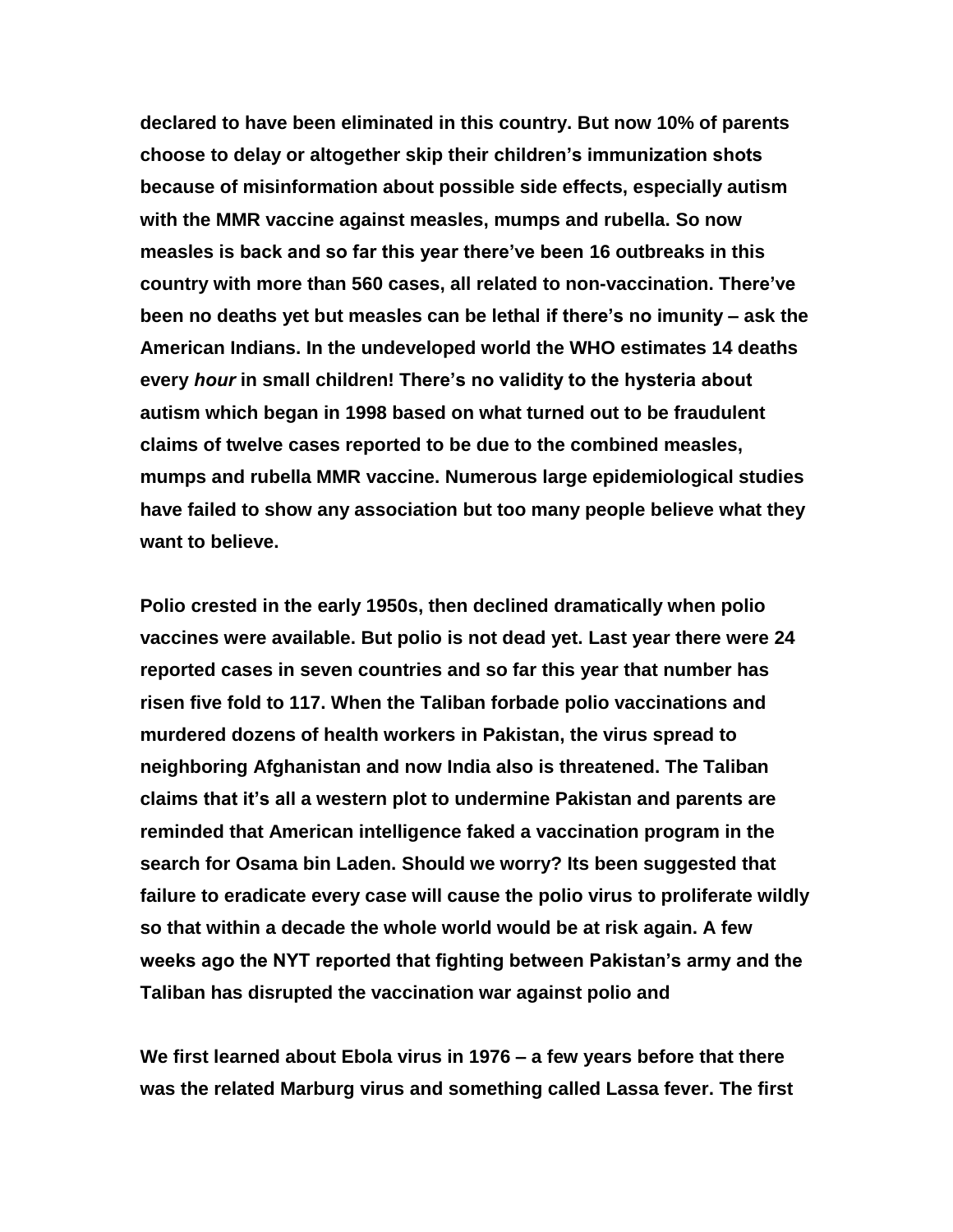**signs of fever, weakness and vomiting resemble malaria, or cholera or typhoid, but after several days there may be generalized bleeding and the mortality rate sometimes approaches 90%. The first cases this year broke out in West Africa, possibly after one person was bitten by an infected bat, and by now more than 4,000 people have been infected with about half of them dying. Many natives, fearing that aid workers from groups like Doctors Without Borders were spreading the disease, prevented health teams entry into villages and resisted efforts at quarantine. There's been major economic and political fall-out in the five effected countries. When aid workers show up in rural areas, they're totally covered in weird looking biohazard suits and lecture the villagers about what little can be done in the bush – such as hand-washing and not handling the dead and dying because the disease is spread by touching blood, urine, sweat or saliva. By now the few hospitals and crude aid stations have been overwhelmed and are having trouble retaining or recruiting workers.**

**At the onset several doctors and many nurses and health workers got infected and some died -- two American missionaries were flown home and received an experimental serum which contained four kinds of monoclonal antibodies but its not clear whether or not this actually helped. Its been suggested that certain drugs commonly used for cardiovascular diseases (statins, ACE & ARB inhibitors) may prevent endothelial damage caused by the virus which lead to bleeding and organ failure but, again, it's too soon to know whether they really work. It's unlikely that this outbreak will be an encore of what happened to the Aztecs and Incas and North American Indians because it doesn't spread by casual exposure and it's not air-born or carried by insects. But like with any virus, Ebola could mutate which could change everything. WHO predicts that the outbreak will get worse over the next six months before it can be brought under control – and they estimate that more than 20,000 people may get infected. In fact, the actual number of cases may be much higher than what's been reported so far.**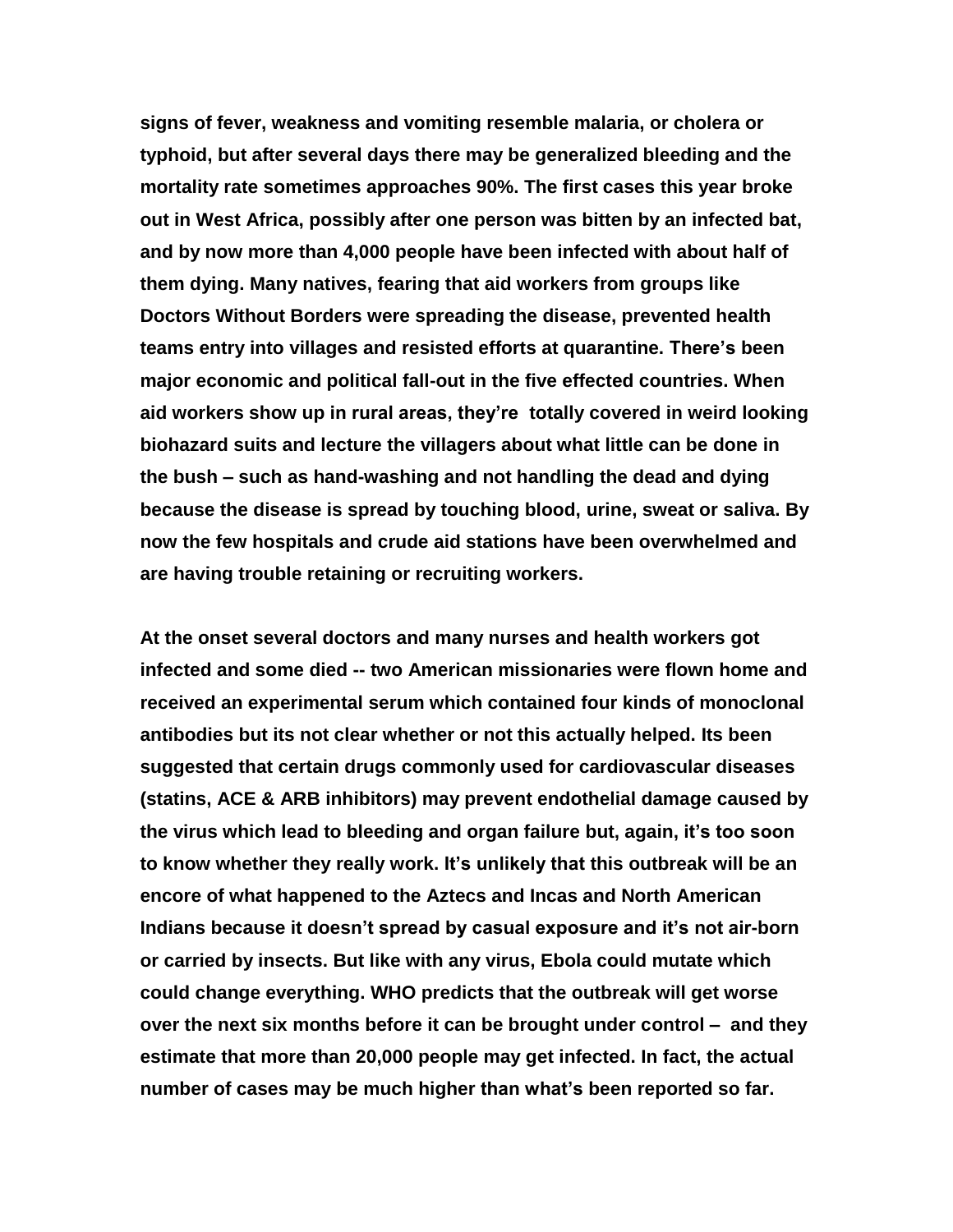**The incubation period is 21 days and it would take two cycles – or 42 days – with no new cases before it can be said that the outbreak is over.**

**A particularly scary op-ed article appeared in last week's NYTimes by Dr. Michael Osterholm (Univ. Minnesota, Sept. 12) titled "What We're Afraid to Say About Ebola." In the first sentence he says that what's happening now in West Africa has "the potential to alter history as much as any plague has ever done." He suggests that there are two possible scenarios that should keep us up at night. The first is that the virus could spread from remote villages to dense cities where isolation would be impossible and it quickly would be out of control. The second is that mutation may alter the virus's transmission from only by direct contact with body fluids to air borne – then, like with pneumonic plague or small pox or influenza just breathing may cause infection. That would be a catastrophe and this doctor says that the risk is real. He suggests a massive world-wide effort, far more than what's happened so far – to establish coordinated administration and commiting huge increases in supplies and personnel. He concluded, "If we wait for vaccines and new drugs to arrive to end the Ebola epidemic, instead of taking major action now, we risk the disease reaching from West Africa to our own backyards. How does that make you feel?**

**While Ebola is this year's big worry, in 2003 SARS (severe acute resp. syndrome) appeared in dozens of Asian countries and killed more than 700 people. Then in 2012 Middle East Respiratory Syndrome (MERS) appeared in twenty countries with about one third of more than 700 cases dying. SARS and MERS are due to coronaviruses which may be transmitted to man by infected bats and can be spread through the air human to human. In 1984 when AIDS was found to be due to HIV (human immunodeficiency virus) it was suggested that crossover from chimpanzees to man may have occurred in the early 20th century.**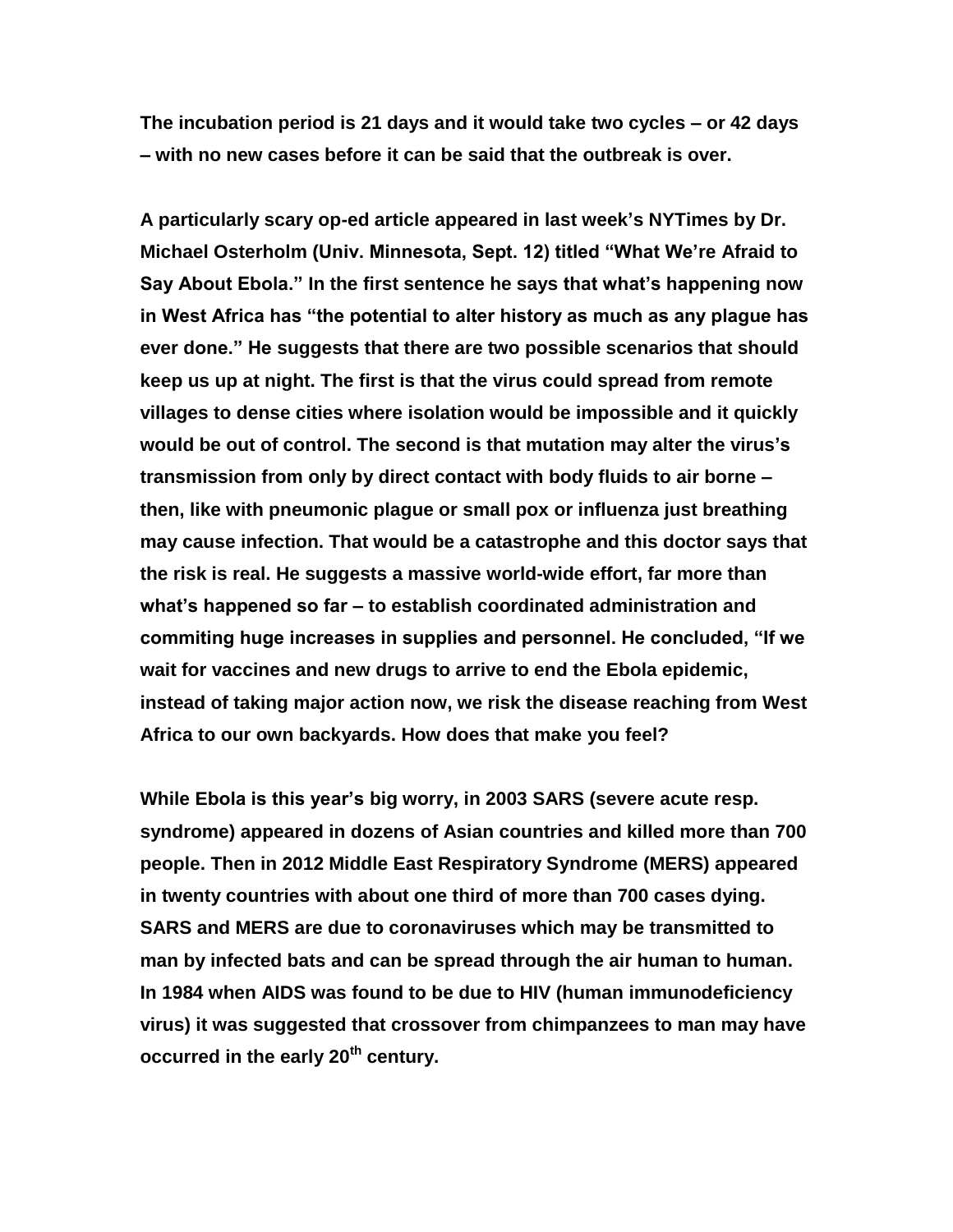**This summer there've been other headlines besides Ebola. The last naturally occurring case of anthrax in this country was in 1976, but this July the NYTimes (7/1/14) reported that about 75 lab workers at the CDC were accidently exposed to anthrax spores. There's a very small risk for a similar accident with other infectious agents but this summer there were reports of lax safety standards at other labs. In 1978 a laboratory mishap spread virus to a ventilation system where it infected and killed a man and earlier this year, several vials of live small pox virus were found in an abandoned storage room at the NIH. There continues to be debate about what to do with the last two known vials of small pox vaccine in the world? Should they be destroyed or saved to make vaccine?-- just in case. The most common cause of acute gastroenteritis in this country is norovirus. The CDC estimates that each year it causes about 20 million illnesses, not just on cruise ships, and contributes to more than 50,000 hospitalizations and more than 500 deaths. Touching surfaces or objects contaminated with norovirus then putting fingers to the mouth is all that it takes. A recent study found that within two to four hours after office workers touched a contaminated doorknob, the virus could be detected in about 50%. By contrast, there were only about 20,000 confirmed cases of Lyme Disease last year, all contained within 13 states – but although we all check for tics after we walk in the woods, how many of us worry about touching doorknobs?**

**And let's not forget that the old "white plague" tuberculosis is still around. In 2012 about 2 billion people in the world were infected with nearly 9 million active cases and about 1.3 million deaths, second only to AIDS, at 1.6 million, as the leading cause of death among infectious diseases. Moreover, multi drug-resistant TB is on the rise with around 500,000 new cases worldwide each year -- In the United States, out of about 10,000 cases of TB in 2012, only 83 were drug-resistant – a very small number but that could rise. Responsibility for TB control is divided among more than**